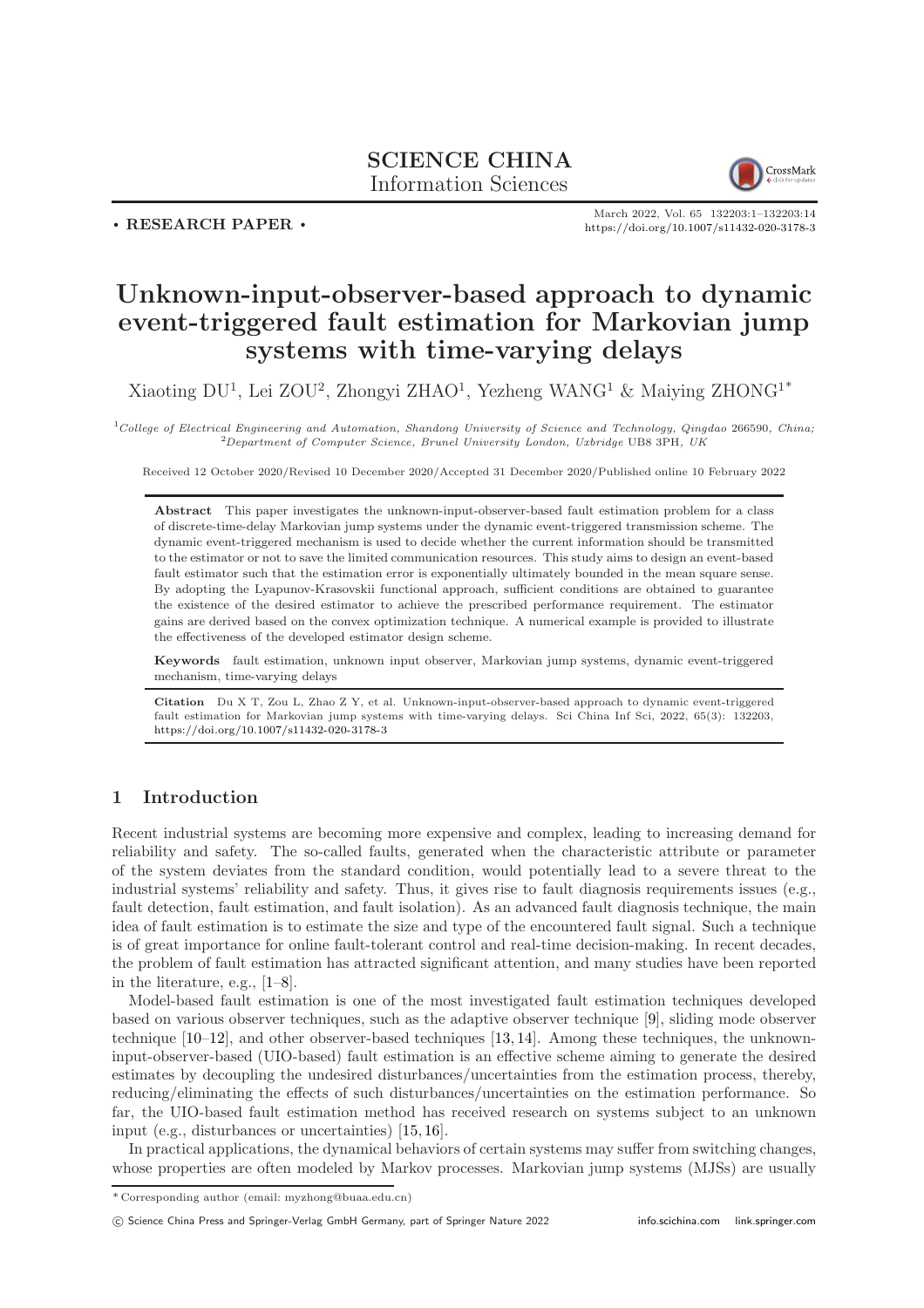used to model these systems. The corresponding research results have been widely applied in different engineering fields, such as power systems, communication systems, and aircraft control, e.g., [\[17](#page-12-9)[–22\]](#page-13-1). Compared with other systems without switching features, the fault estimation for MJSs is more challenging since the estimation performance depends on the switching behavior. It should be mentioned that most of the existing results about MJSs consider the control and filtering problems, while the fault estimation issues of MJSs have gained little attention, due mainly to the difficulties in performance analysis on the fault estimation. Thus, the motivation of this study is to shorten such a gap.

Most existing fault estimation schemes are typically designed as the time-triggered ones, where the signal transmissions between the system and estimator are triggered once the measurements are generated by sensors, thereby, leading to a heavy communication load. An attractive alternative way is to design the fault estimation scheme based on an event-triggered nature, where the signals are only transmitted when necessary to achieve better resource utilization efficiency. Such kind of signal transmission scheme is called event-triggered transmission. It is an on-demand non-periodic signal transmission method to reduce the transmissions over the network while ensuring satisfactory system performance. The core idea of the event-triggered strategy is to design a reasonable event generator to determine whether the current signal sampled by sensors should be transmitted or not. Thus, the event-triggered transmission scheme is undoubtedly an effective solution to reduce energy consumption and has been widely used in the analysis/design of various systems. Recently, event-based fault diagnosis issues have attracted significant attention [\[23–](#page-13-2)[30\]](#page-13-3). Among them, the event-triggered fault detection issues for nonlinear network systems with time-delay have been studied [\[23\]](#page-13-2). In [\[24\]](#page-13-4), an event-triggered mechanism has been introduced to save resources in dealing with the problems of fault detection and fault isolation for discrete-time linear systems. In [\[25\]](#page-13-5), an event-triggered mechanism has been comprehensively investigated on multi-target fault detection, isolation, and control.

It is worth noting that the static event-triggered mechanisms are widely used, where the triggering thresholds (or threshold parameters) are constant values. The static event-triggered mechanism could lead to unnecessary data transmissions. Recently, the so-called dynamic event-triggered mechanism has attracted significant attention [\[31](#page-13-6)[–36\]](#page-13-7). Among them, the dynamic event-triggered mechanism has been introduced and studied for continuous-time nonlinear systems [\[33\]](#page-13-8). It was shown in [\[34,](#page-13-9)[35\]](#page-13-10) that the fault detection problems for network systems have been investigated. In [\[37\]](#page-13-11), the triggering frequency under dynamic event-triggered mechanisms was significantly reduced compared with the static event-triggered cases. Thus, energy utilization is efficient. The dynamic event-triggered mechanisms further reduce the system's triggering times and improve the energy utilization efficiency compared with the static eventtriggered cases. Therefore, it is a natural idea to introduce the dynamic event-triggered mechanism into a broader application prospect. However, as far as we know, the dynamic event-triggered mechanism has not received enough attention to fault estimation issues.

Motivated by the above studies, we aim to address the UIO-based fault estimation problem for discretetime MJSs with time-delay under dynamic event-triggered schemes. The main contributions of this paper are highlighted as follows:

(1) The fault estimation problem is, for the first time, investigated for discrete-time MJSs with timevarying delays under dynamic event-triggered schemes.

(2) A novel UIO-based fault estimator is designed to ensure satisfactory fault estimation performance subject to the unknown fault signal.

(3) Sufficient conditions are obtained to guarantee the existence of the desired estimator.

(4) The required estimator parameters are derived by solving a convex optimization problem.

## 2 Problem statement

Consider the following class of discrete-time-delay Markovian jump systems:

<span id="page-1-0"></span>
$$
\begin{cases}\nx_{k+1} = A_{\theta_k} x_k + A_{\tau \theta_k} x_{k-\tau_k} + B_{\theta_k} \omega_k + E_{\theta_k} f_k, \\
y_k = C_{\theta_k} x_k + D_{\theta_k} \nu_k, \\
x_k = \varphi_k, \ k \in [-\bar{\tau}, 0],\n\end{cases} \tag{1}
$$

where  $x_k \in \mathbb{R}^{n_x}$  is the system state,  $y_k \in \mathbb{R}^{n_y}$  denotes the measurement output,  $\omega_k \in \mathbb{R}^{n_\omega}$  and  $\nu_k \in \mathbb{R}^{n_\nu}$ represent the process and measurement noises, respectively,  $f_k \in \mathbb{R}^{n_f}$  stands for the fault to be estimated,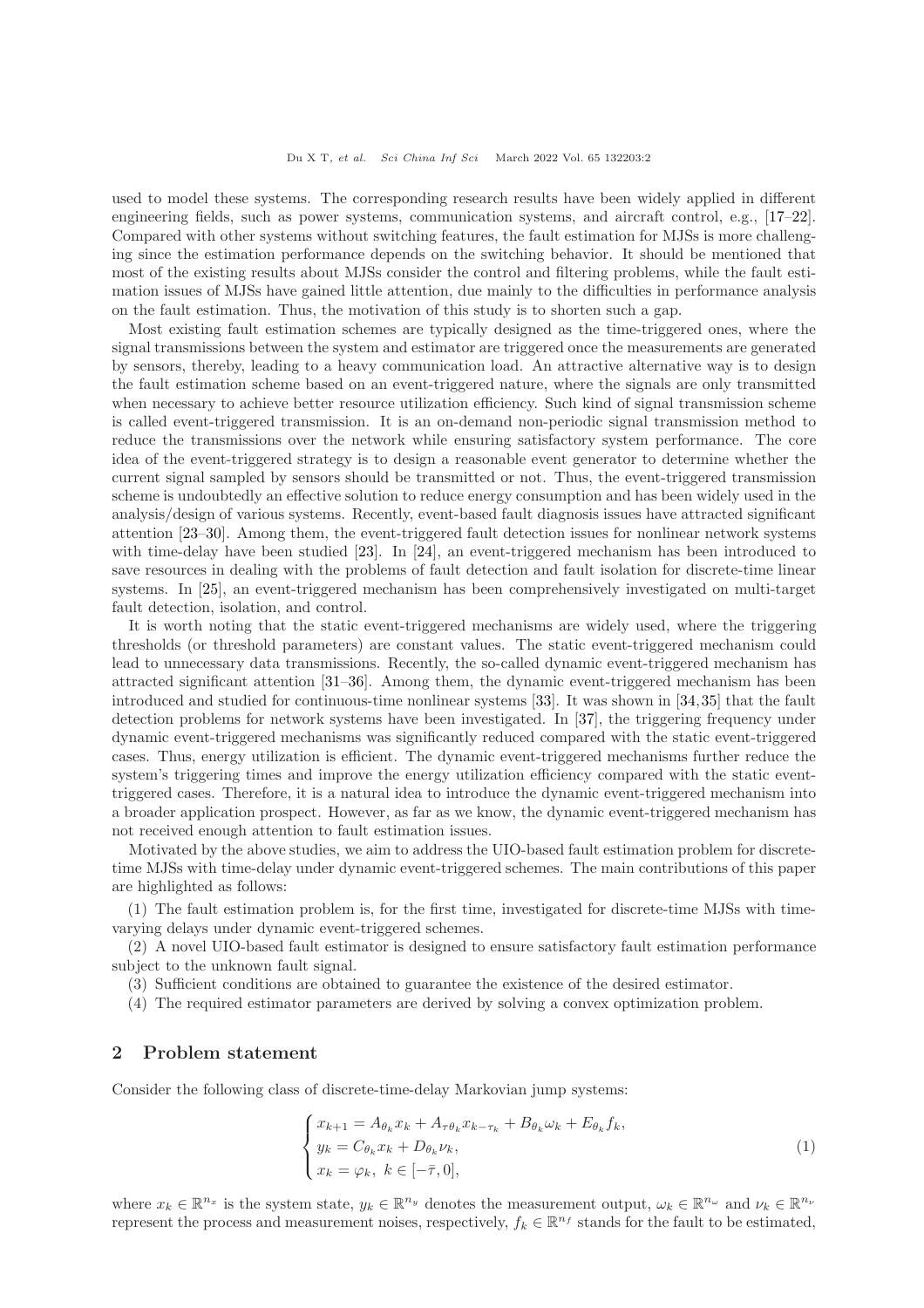$\tau_k$  denotes the time-varying delay, and  $\varphi_k$  is the initial condition in  $[-\bar{\tau}, 0]$ , where  $\bar{\tau}$  is a positive integer. It is assumed that the process noise  $\omega_k$  and the measurement noise  $\nu_k$  are norm bounded.  $\{\theta_k\}$  is a discrete-time homogeneous Markov chain taking values in a finite state space  $S = \{1, 2, \ldots, N\}$  with a transition probability matrix  $\Pi = [\pi_{ij}]$ , for  $\theta_k = i$ ,  $\theta_{k+1} = j$ , and one has

$$
\pi_{ij} = \Pr\{\theta_{k+1} = j | \theta_k = i\},\
$$

where  $\pi_{ij} \geqslant 0$ ,  $\forall i, j \in S$  and  $\sum_{j=1}^{N} \pi_{ij} = 1$ . We define the matrices associated with  $\theta_k = i \in S$  as

$$
A_{\theta_k} \triangleq A_i, \quad A_{\tau \theta_k} \triangleq A_{\tau i}, \quad B_{\theta_k} \triangleq B_i,
$$
  

$$
E_{\theta_k} \triangleq E_i, \quad C_{\theta_k} \triangleq C_i, \quad D_{\theta_k} \triangleq D_i,
$$

where  $A_i, A_{\tau i}, B_i, E_i, C_i, D_i$  are all known real constant matrices with appropriate dimensions.

<span id="page-2-2"></span>**Assumption 1.**  $\|\omega_k\|_{\infty} < d_1$ ,  $\|\nu_k\|_{\infty} < d_2$ , where  $d_1$  and  $d_2$  are known positive constants.

**Assumption 2.**  $\text{rank}(E_i) = \text{rank}(C_i E_i)$ ,  $\text{rank}(E_i^{\text{T}} C_i^{\text{T}}, I) = \text{rank}(E_i^{\text{T}} C_i^{\text{T}})$ .

**Assumption 3.**  $\tau_k$  is time-varying and satisfies  $0 < \tau \leq \tau_k \leq \overline{\tau}$ , where  $\overline{\tau}$  and  $\overline{\tau}$  are constant positive scalars representing the upper and lower bounds, respectively.

Remark 1. As is widely known, the phenomenon of time delays happens in many real systems, and in the past few decades, a great number of results have been reported in the literature concerning the research on time-delay systems, e.g., [\[38–](#page-13-12)[46\]](#page-13-13). In this work, in order to make our research more general, we consider the fault estimation problem for time-delay systems. Note that the results of our work can be easily extended to the delay-free systems by setting  $\bar{\tau} = \tau = 0$ .

In this paper, the signal transmissions between the fault estimator and the plant are implemented via a communication network with limited network bandwidth. In order to avoid unnecessary signal transmissions and reduce the communication burden, in this work, the signal transmissions are implemented according to an event-triggered manner. A so-called dynamic event-triggered mechanism is put forward to cope with the problem, which would determine whether the current measurement signal should be transmitted or not. The triggering instants are determined by the following triggering condition:

$$
t_{s+1} = \min\left\{k|k > t_s, \frac{1}{\theta}\eta_k + \sigma - \varepsilon_k^{\mathrm{T}}\varepsilon_k \leq 0\right\},\tag{2}
$$

where k is the sampling instant,  $k = 0, 1, \ldots, \infty$ ,  $t_s$  and  $t_{s+1}$  are the triggering instants with  $s =$  $\{0, 1, 2, \ldots\}$  denoting the triggering period and the initial triggering instant  $t_0 = 0$ ,  $\sigma$  and  $\theta$  are given event parameters, which are positive scalars,  $\varepsilon_k$  is defined as  $\varepsilon_k \triangleq y_k - y_{t_s}$ , which represents the error between the current sampled data and the latest triggered sensor data, and  $y_k$  and  $y_{t_s}$  represent the current sampled data and the latest triggered data, respectively. Once the event-triggering condition [\(2\)](#page-2-0) is satisfied, the event generator releases  $y_k$  to the communication channel and stores  $y_k$  as  $y_{t_{s+1}}$ ; otherwise, the corresponding sampled data packet is discarded purposely.  $\eta_k$  is an internal dynamical variable satisfying

<span id="page-2-1"></span><span id="page-2-0"></span>
$$
\eta_{k+1} = \lambda \eta_k + \sigma - \varepsilon_k^{\mathrm{T}} \varepsilon_k,\tag{3}
$$

where  $\lambda \in (0, 1)$  is a given constant and  $\eta_0 \geq 0$  stands for the initial condition.

Remark 2. We are aware that the triggering thresholds of the static event-triggered mechanisms are preset constant values, which probably cause unnecessary data processing. However, the thresholds of the dynamic event-triggered mechanisms can be dynamically adjusted according to the system. In this case, the triggering times can be further decreased on the basis of the static type so as to save more system resources. From [\(2\)](#page-2-0), it is obvious that when the parameter  $\theta$  tends to infinity, the triggering condition [\(3\)](#page-2-1) becomes the static one.

**Remark 3.** According to the triggering schemes [\(2\)](#page-2-0) and [\(3\)](#page-2-1), we have  $\frac{1}{\theta}\eta_k + \sigma - \varepsilon_k^T\varepsilon_k \geq 0$ ,  $\eta_{k+1} \geq$  $(\lambda - \frac{1}{\theta})\eta_k \geqslant \cdots \geqslant (\lambda - \frac{1}{\theta})^{k+1}\eta_0$ . Obviously, the internal dynamic variable  $\eta_k \geqslant 0$  for all  $k \geqslant 0$  if  $\eta_0 > 0$ ,  $\lambda \theta \geq 1$ , which guarantees  $\sigma - \varepsilon_k^{\mathrm{T}} \varepsilon_k \geq 0$ . Therefore, the triggering times are reduced and the energy can be saved potentially.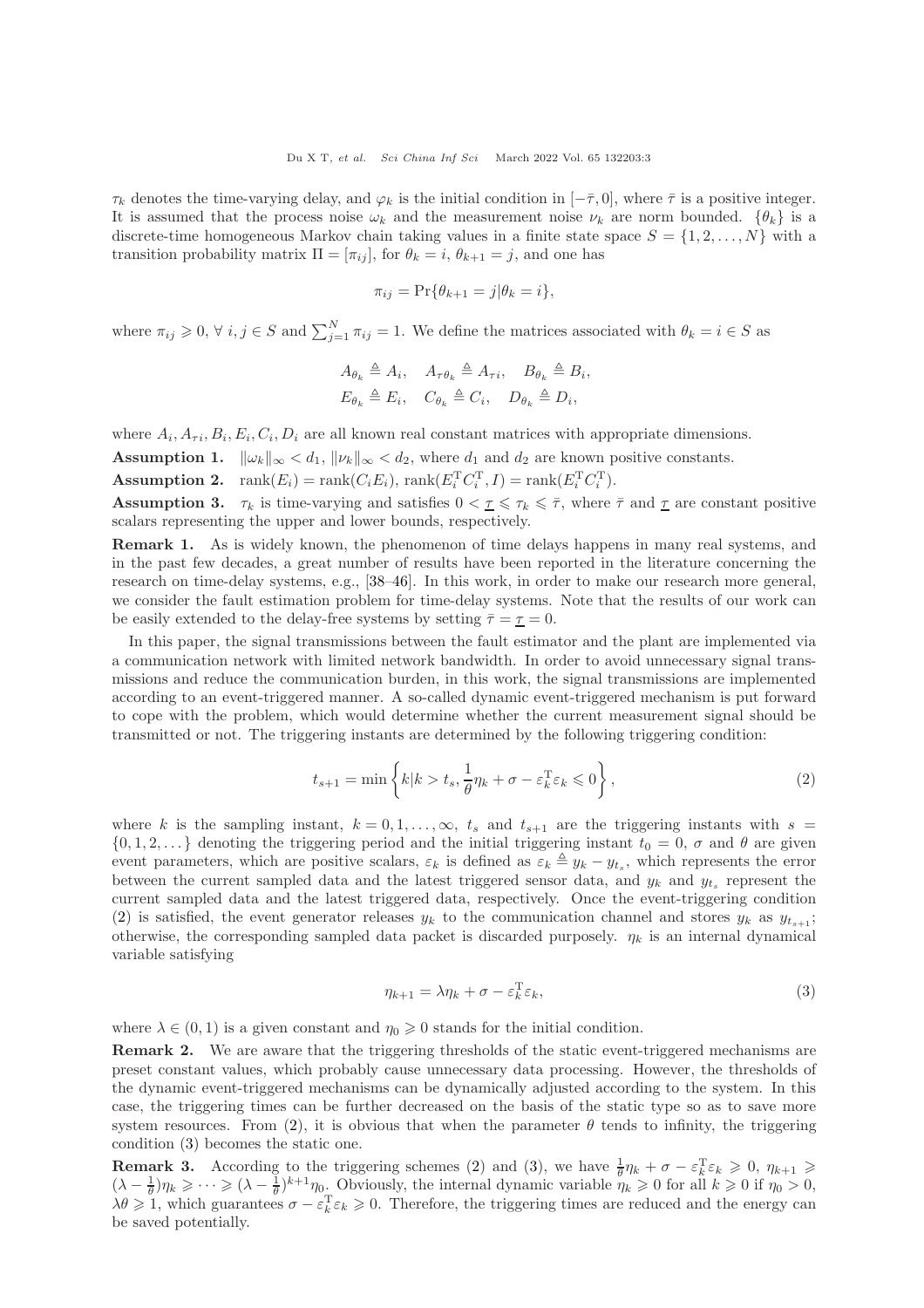Based on the transmission of the event-triggered mechanisms, the signal receiver can be modelled as follows:

<span id="page-3-0"></span>
$$
\bar{y}_k \triangleq y_{t_s}, \quad k \in [t_s, t_{s+1}), \tag{4}
$$

where  $\bar{y}_k$  is the latest available observation of fault estimator at time step k,  $t_s$  denotes the event-triggered transmission instant, and  $[t_s, t_{s+1})$  is the holding interval.

Based on this, a UIO-based fault estimator is constructed as follows:

$$
\begin{cases}\nz_{k+1} = F_i z_k + F_{\tau i} z_{k-\tau_k} + K_i \bar{y}_k + K_{\tau i} \bar{y}_{k-\tau_k}, \\
\hat{x}_{k+1} = z_{k+1} + H_i \bar{y}_{k+1}, \\
\hat{f}_k = M_i (\bar{y}_{k+1} - C_i A_i \hat{x}_k - C_i A_{\tau i} \hat{x}_{k-\tau_k}),\n\end{cases}
$$
\n(5)

where  $z_k \in \mathbb{R}^{n_z}$  is the filter state,  $\bar{y}_k \in \mathbb{R}^{n_{\bar{y}}}$  denotes the received signal,  $\hat{x}_k \in \mathbb{R}^{n_x}$  is the estimation of  $x_k$ , and  $\hat{f}_k$  stands for the fault estimation. The matrices  $F_i$ ,  $F_{\tau i}$ ,  $K_i$ ,  $K_{\tau i}$ ,  $H_i$ ,  $M_i$  are the filter parameters with appropriate dimensions to be designed later.

Let  $e_k = x_k - \hat{x}_k$ . It follows from [\(1\)](#page-1-0) and [\(5\)](#page-3-0) that

$$
e_{k+1} = x_{k+1} - \hat{x}_{k+1}
$$
  
\n
$$
= x_{k+1} - (F_i z_k + F_{\tau i} z_{k-\tau_k} + K_i \bar{y}_k + K_{\tau i} \bar{y}_{k-\tau_k}) - H_i \bar{y}_{k+1}
$$
  
\n
$$
= x_{k+1} - F_i(\hat{x}_k - H_i \bar{y}_k) - F_{\tau i}(\hat{x}_{k-\tau_k} - H_i \bar{y}_{k-\tau_k}) - K_i \bar{y}_k - K_{\tau i} \bar{y}_{k-\tau_k} - H_i \bar{y}_{k+1}
$$
  
\n
$$
= x_{k+1} - F_i(x_k - e_k) + F_i H_i \bar{y}_k + F_{\tau i} H_i \bar{y}_{k-\tau_k} - F_{\tau i} (x_{k-\tau_k} - e_{k-\tau_k}) - K_i \bar{y}_k
$$
  
\n
$$
- K_{\tau i} \bar{y}_{k-\tau_k} - H_i \bar{y}_{k+1}
$$
  
\n
$$
= x_{k+1} - F_i x_k + F_i e_k + F_i H_i \bar{y}_k - F_{\tau i} x_{k-\tau_k} + F_{\tau i} e_{k-\tau_k} + F_{\tau i} H_i \bar{y}_{k-\tau_k} - K_i \bar{y}_k
$$
  
\n
$$
- K_{\tau i} \bar{y}_{k-\tau_k} - H_i \bar{y}_{k+1}, \qquad (6)
$$

where  $\bar{y}_k$  can be rewritten as

<span id="page-3-4"></span><span id="page-3-3"></span><span id="page-3-2"></span><span id="page-3-1"></span>
$$
\bar{y}_k = y_k - \varepsilon_k. \tag{7}
$$

Let

$$
K_i = K_{i1} + K_{i2}, \quad K_{\tau i} = K_{\tau i1} + K_{\tau i2}.
$$
\n
$$
(8)
$$

Substituting [\(7\)](#page-3-1) and [\(8\)](#page-3-2) into [\(6\)](#page-3-3) yields

$$
e_{k+1} = x_{k+1} - F_i x_k + F_i e_k + F_i H_i \bar{y}_k - F_{\tau i} x_{k-\tau_k} + F_{\tau i} e_{k-\tau_k} + F_{\tau i} H_i \bar{y}_{k-\tau_k} - (K_{i1} + K_{i2})
$$
  
\n
$$
\times \bar{y}_k - (K_{\tau i1} + K_{\tau i2}) K_{\tau i} \bar{y}_{k-\tau_k} - H_i \bar{y}_{k+1}
$$
  
\n
$$
= F_i e_k + F_{\tau i} e_{k-\tau_k} + x_{k+1} - F_i x_k - F_{\tau i} x_{k-\tau_k} - K_{i1} \bar{y}_k - K_{\tau i1} \bar{y}_{k-\tau_k} + (F_i H_i - K_{i2})
$$
  
\n
$$
\times \bar{y}_k + (F_{\tau i} H_i - K_{\tau i2}) \bar{y}_{k-\tau_k} - H_i \bar{y}_{k+1}
$$
  
\n
$$
= F_i e_k + F_{\tau i} e_{k-\tau_k} + x_{k+1} - F_i x_k - F_{\tau i} x_{k-\tau_k} - K_{i1} (y_k - \varepsilon_k) - K_{\tau i1} (y_{k-\tau_k} - \varepsilon_{k-\tau_k})
$$
  
\n
$$
+ (F_i H_i - K_{i2}) \bar{y}_k + (F_{\tau i} H_i - K_{\tau i2}) \bar{y}_{k-\tau_k} - H_i (y_{k+1} - \varepsilon_{k+1}). \tag{9}
$$

Observing  $(1)$ , we can rewrite  $(9)$  as

$$
e_{k+1} = F_i e_k + F_{\tau i} e_{k-\tau_k} + x_{k+1} - F_i x_k - F_{\tau i} x_{k-\tau_k} - K_{i1} (C_i x_k + D_i \nu_k - \varepsilon_k) - K_{\tau i1}
$$
  
\n
$$
\times (C_i x_{k-\tau_k} + D_i \nu_{k-\tau_k} - \varepsilon_{k-\tau_k}) + (F_i H_i - K_{i2}) \bar{y}_k + (F_{\tau i} H_i - K_{\tau i2}) \bar{y}_{k-\tau_k}
$$
  
\n
$$
- H_i (C_i x_{k+1} + D_i \nu_{k+1} - \varepsilon_{k+1})
$$
  
\n
$$
= F_i e_k + F_{\tau i} e_{k-\tau_k} + (I - H_i C_i) (A_i x_k + A_{\tau i} x_{k-\tau_k} + B_i \omega_k + E_i f_k) - F_i x_k
$$
  
\n
$$
- F_{\tau i} x_{k-\tau_k} - K_{i1} C_i x_k - K_{i1} D_i \nu_k + K_{i1} \varepsilon_k - K_{\tau i1} C_i x_{k-\tau_k} - K_{\tau i1} D_i \nu_{k-\tau_k}
$$
  
\n
$$
+ K_{\tau i1} \varepsilon_{k-\tau_k} + (F_i H_i - K_{i2}) \bar{y}_k + (F_{\tau i} H_i - K_{\tau i2}) \bar{y}_{k-\tau_k} - H_i D_i \nu_{k+1} + H_i \varepsilon_{k+1}
$$
  
\n
$$
= F_i e_k + F_{\tau i} e_{k-\tau_k} + ((I - H_i C_i) A_i - K_{i1} C_i - F_i) x_k + ((I - H_i C_i) A_{\tau i} - K_{\tau i1} C_i - F_{\tau i}) x_{k-\tau_k} + (I - H_i C_i) B_i \omega_k + (I - H_i C_i) E_i f_k + (F_i H_i - K_{i2}) \bar{y}_k + (F_i H_i - K_{i1} H_i)
$$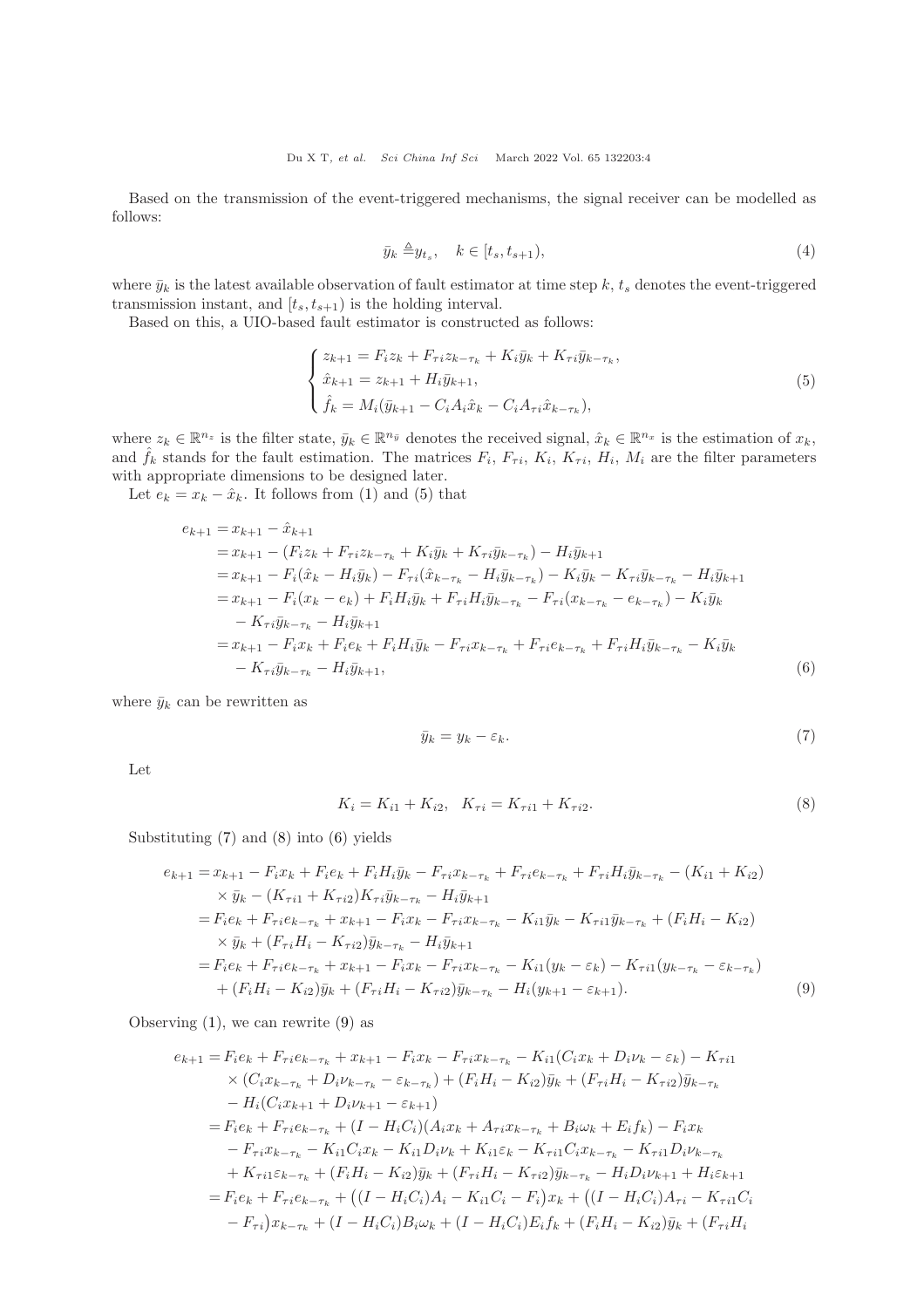$$
- K_{\tau i2} \tilde{y}_{k-\tau_k} - K_{i1} D_i \nu_k - K_{\tau i1} D_i \nu_{k-\tau_k} - H_i D_i \nu_{k+1} + K_{i1} \varepsilon_k + K_{\tau i1} \varepsilon_{k-\tau_k}
$$
  
+ 
$$
H_i \varepsilon_{k+1}.
$$
 (10)

Noting  $H_i C_i E_i = E_i$ , we further have

$$
e_{k+1} = F_i e_k + F_{\tau i} e_{k-\tau_k} + ((I - H_i C_i) A_i - K_{i1} C_i - F_i) x_k + ((I - H_i C_i) A_{\tau i} - K_{\tau i1} C_i - F_{\tau i}) x_{k-\tau_k} + (I - H_i C_i) B_i \omega_k + (F_i H_i - K_{i2}) \bar{y}_k + (F_{\tau i} H_i - K_{\tau i2}) \bar{y}_{k-\tau_k} - K_{i1} \times D_i \nu_k - K_{\tau i1} D_i \nu_{k-\tau_k} - H_i D_i \nu_{k+1} + K_{i1} \varepsilon_k + K_{\tau i1} \varepsilon_{k-\tau_k} + H_i \varepsilon_{k+1}.
$$
\n(11)

Thus, the state estimation error  $e_{k+1}$  is fully decoupled from fault  $f_k$ , which implies that the attenuation of disturbance  $\nu_k$  and  $\omega_k$  plays an important role in guaranteeing the estimation performance.

It is noted that, since  $H_i C_i E_i = E_i$ , Eq. [\(10\)](#page-4-0) can be solved when  $rank(C_i E_i) = rank(E_i)$ , and the matrix  $H_i$  can be calculated by

<span id="page-4-1"></span><span id="page-4-0"></span>
$$
H_i = E_i[(C_i E_i)^{\mathrm{T}} (C_i E_i)]^{-1} (C_i E_i)^{\mathrm{T}}.
$$
\n(12)

In view of  $(1)$ ,  $(5)$  and  $(11)$ , we have

$$
\hat{f}_k = M_i(y_{k+1} - \varepsilon_{k+1} - C_i A_i \hat{x}_k - C_i A_{\tau i} \hat{x}_{k-\tau_k})
$$
\n
$$
= M_i(C_i x_{k+1} + D_i \nu_{k+1} - \varepsilon_{k+1} - C_i A_i \hat{x}_k - C_i A_{\tau i} \hat{x}_{k-\tau_k})
$$
\n
$$
= M_i(C_i(A_i x_k + A_{\tau i} x_{k-\tau_k} + B_i \omega_k + E_i f_k) + D_i \nu_{k+1} - \varepsilon_{k+1} - C_i A_i \hat{x}_k - C_i A_{\tau i} \hat{x}_{k-\tau_k})
$$
\n
$$
= M_i(C_i A_i e_k + C_i A_{\tau i} e_{k-\tau_k} + C_i B_i \omega_k + C_i E_i f_k + D_i \nu_{k+1} - \varepsilon_{k+1}).
$$
\n(13)

In the case of  $M_iC_iE_i = I$ , we rewrite  $\hat{f}_k$  as

$$
\hat{f}_k = M_i C_i A_i e_k + M_i C_i A_{\tau i} e_{k-\tau_k} + M_i C_i B_i \omega_k + f_k + M_i D_i \nu_{k+1} - M_i \varepsilon_{k+1}.
$$
\n(14)

Let  $\widetilde{f}_k = \widehat{f}_k - f_k$ . We have

$$
\widetilde{f}_k = M_i C_i A_i e_k + M_i C_i A_{\tau i} e_{k - \tau_k} + M_i C_i B_i \omega_k + M_i D_i \nu_{k+1} - M_i \varepsilon_{k+1}.
$$
\n(15)

It is easy to find from our developed filter [\(5\)](#page-3-0) that the estimation error on the fault signal is independent on  $f_k$  by setting  $M_iC_iE_i = I$ . The rationality of such a setting is to guarantee that the fault estimation performance is completely unimpeded by the fault signal (which might be unbounded). Note that the condition  $M_iC_iE_i = I$  holds if and only if  $\text{rank}(E_i^{\text{T}} C_i^{\text{T}}, I) = \text{rank}(E_i^{\text{T}} C_i^{\text{T}})$ . As such, according to Assumption [1,](#page-2-2) the value of the matrix  $M_i$  can be calculated by

<span id="page-4-2"></span>
$$
M_i = [(C_i E_i)^{\mathrm{T}} (C_i E_i)]^{-1} (C_i E_i)^{\mathrm{T}}.
$$
\n(16)

Moreover, the interpretation of the exponentially ultimate bound is introduced in the following definition.

<span id="page-4-3"></span>Definition 1. The solution of the system [\(10\)](#page-4-0) is said to be exponentially ultimately bounded in the mean square sense if there exist constants  $\alpha > 0$ ,  $0 < \beta < 1$  and  $\overline{l} > 0$  such that

$$
E\{\|e_k\|^2\} \leq \alpha \beta^k + l_k \quad \text{and} \quad \lim_{k \to +\infty} l_k = \bar{l}.\tag{17}
$$

It is obvious that, with Assumption [1,](#page-2-2) the fault estimation error  $\tilde{f}_k$  is bounded if and only if  $e_k$  is bounded. At this regard, the main objective of this paper is to design a fault estimator in the form of [\(5\)](#page-3-0) such that the estimation error is exponentially ultimately bounded in the sense of Definition 1.

### 3 Main results

In this section, sufficient conditions are established to guarantee the stability and exponentially ultimately bounded constraints on the estimation error of state and fault. Before proceeding further, the following parameters are introduced.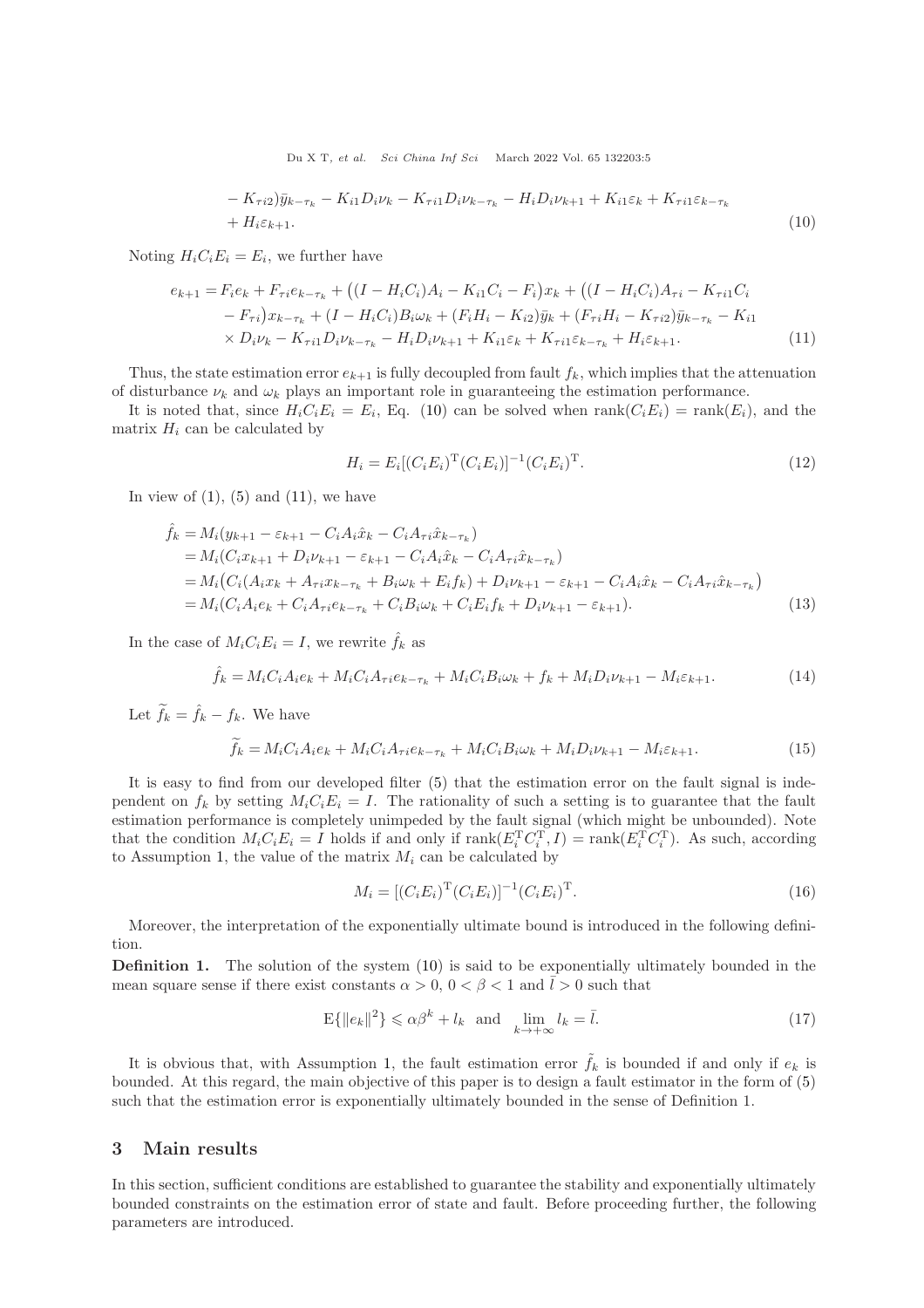Consider the estimator [\(5\)](#page-3-0) for the system [\(1\)](#page-1-0) with fault and event-triggered measurements. If Eq. [\(8\)](#page-3-2) and the following relationships hold:

$$
\begin{cases}\nE_i = H_i C_i E_i, \\
T_i = I - H_i C_i, \\
F_i = A_i - H_i C_i A_i - K_{i1} C_i, \\
F_{\tau i1} = A_{\tau i} - H_i C_i A_{\tau i} - K_{\tau i1} C_i, \\
K_{i2} = F_i H_i, \\
K_{\tau i2} = F_{\tau i} H_i,\n\end{cases} (18)
$$

then the state error estimation [\(11\)](#page-4-1) reduces to

$$
e_{k+1} = F_i e_k + F_{\tau i} e_{k-\tau_k} + T_i B_i \omega_k - K_{i1} D \nu_k - K_{\tau i1} D_i \nu_{k-\tau_k} - H_i D_i \nu_{k+1} + K_{i1} \varepsilon_k + K_{\tau i1} \varepsilon_{k-\tau_k} + H_i \varepsilon_{k+1},
$$
\n(19)

where  $F_i$ ,  $F_{\tau i}$ ,  $T_i$ ,  $K_{i1}$ ,  $K_{\tau i1}$ ,  $H_i$  are parameters to be designed.

<span id="page-5-2"></span>**Theorem 1.** Consider the system [\(1\)](#page-1-0) with the given parameters  $\lambda$ ,  $\theta$  of the dynamical event-triggered mechanism [\(2\)](#page-2-0) and [\(3\)](#page-2-1) and the gains  $K_i$   $(i = 1, 2, ..., N)$ . The estimation error system [\(15\)](#page-4-2) is exponentially ultimately bounded if there exist positive scalars p, q, positive definite matrices  $P_i \in \mathbb{R}^{n_p \times n_p}$  $(i = 1, 2, \ldots, N), Q \in \mathbb{R}^{n_q \times n_q}$ , and positive scalars  $\kappa_j$   $(j = 1, 2, \ldots, 5)$  satisfying

<span id="page-5-1"></span><span id="page-5-0"></span>
$$
\Gamma_i \triangleq \begin{bmatrix} \Sigma_i & \Phi_i \\ * & -\bar{P}_i \end{bmatrix} < 0, \quad i = 1, 2, \dots, N,
$$
\n(20)

where

$$
\Sigma_{i} \triangleq \begin{bmatrix}\n-P_{i} + (1 + \bar{\tau} + \underline{\tau})Q & 0 & 0 & 0 & 0 \\
& * & -Q & 0 & 0 & 0 \\
& & * & * & \Lambda_{11} & 0 & 0 \\
& & & * & * & \Lambda_{22} & 0 \\
& & & & * & * & * \frac{\lambda - q}{\theta}I\n\end{bmatrix},
$$

$$
\Lambda_{11} \triangleq \text{diag}\left\{-\kappa_{1}I, -\kappa_{2}I, -\kappa_{3}I, -\kappa_{4}I, -\frac{p+\kappa_{5}}{\theta}I, -\frac{1}{\theta}I, -\kappa_{5}I\right\}, \quad \Lambda_{22} \triangleq \frac{\kappa_{5}\lambda + p(\lambda - 1) + (1 + \bar{\tau} - \underline{\tau})q}{\theta}I,
$$
\n
$$
\Phi_{i} \triangleq [\Phi_{i1} \ \Phi_{i2}]^{T}, \quad \Phi_{i1} \triangleq [\bar{P}_{i}F_{i} \ \bar{P}_{i}F_{\tau i} \ \bar{P}_{i}T_{i}B_{i} - \bar{P}_{i}K_{i1}D_{i} - \bar{P}_{i}K_{\tau i1}D_{i} - \bar{P}_{i}H_{i}D_{i}],
$$
\n
$$
\Phi_{i2} \triangleq [-\bar{P}_{i}K_{i1} \ - \bar{P}_{i}K_{\tau i1} \ \bar{P}_{i}H_{i} \ 0 \ 0], \quad \bar{P}_{i} \triangleq \sum_{j=1}^{N} \pi_{ij}P_{j},
$$
\n
$$
\rho \triangleq \frac{\sigma}{\theta}(p + 1 + \kappa_{5}(1 + \theta)) + \kappa_{1}d_{1}^{2}n_{\omega} + (\kappa_{2} + \kappa_{3} + \kappa_{4})d_{2}^{2}n_{\nu}.
$$

Besides, if the inequality [\(20\)](#page-5-0) holds, then, the ultimate bound of the error [\(19\)](#page-5-1) can be given as

$$
\bar{l} \triangleq \frac{u_0}{b_5(u_0 - 1)} \rho \tag{21}
$$

with

$$
a \triangleq \lambda_{\max}(\Sigma_i + \Phi_i \overline{P}_i^{-1} \Phi_i^{\mathrm{T}}), \quad b_1 \triangleq \max\{(1 + \overline{\tau} - \underline{\tau})\lambda_{\max}(Q), (1 + \overline{\tau} - \underline{\tau})q\},
$$
  
\n
$$
b_2 \triangleq \max\left\{\lambda_{\max}(P_i), \frac{p}{\theta}\right\}, \quad b_3 \triangleq ua + (u - 1)b_2 + b_1 \overline{\tau}u^{\overline{\tau}},
$$
  
\n
$$
b_4 \triangleq \max\{b_1(1 + \overline{\tau}), b_2(1 + \overline{\tau})\}, \quad b_5 \triangleq \min\left\{\lambda_{\min}(P_i), \frac{p}{\theta}\right\},
$$
  
\n
$$
u_0 a + (u_0 - 1)b_2 + b_1 \overline{\tau}u^{\overline{\tau}} = 0.
$$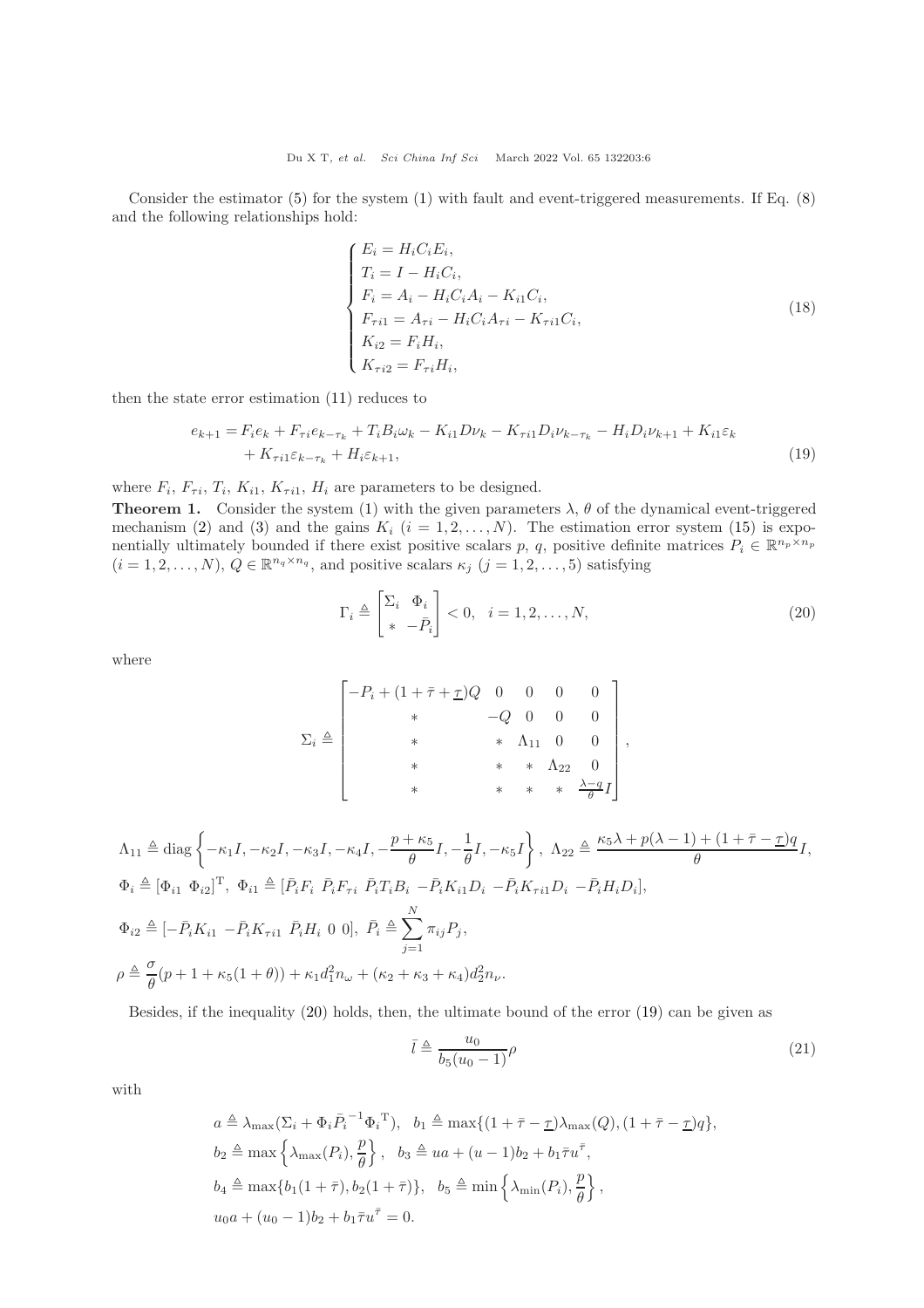Proof. Choose the following candidate functional:

<span id="page-6-1"></span>
$$
V_{k} \triangleq V_{1,k} + V_{2,k},
$$
  
\n
$$
V_{1,k} \triangleq e_{k}^{T} P_{\theta_{k}} e_{k} + \sum_{l=k-\tau_{k}}^{k-1} e_{l}^{T} Q e_{l} + \sum_{m=-\bar{\tau}+1}^{-\underline{\tau}} \sum_{l=k+m}^{k-1} e_{l}^{T} Q e_{l},
$$
  
\n
$$
V_{2,k} \triangleq \frac{1}{\theta} \left( p \eta_{k} + \sum_{l=k-\tau_{k}}^{k-1} q \eta_{l} + \sum_{m=-\bar{\tau}+1}^{-\underline{\tau}} \sum_{l=k+m}^{k-1} q \eta_{l} \right).
$$
\n(22)

The difference  $\Delta V_k$  of system [\(1\)](#page-1-0) is calculated as follows:

$$
E\{\Delta V_{1,k}|\theta_k = i\} = E\{V_{1,k+1} - V_{1,k}|\theta_k = i\}
$$
\n
$$
= E\left\{e_{k+1}^T P_{\theta_{k+1}} e_{k+1} - e_k^T P_{\theta_k} e_k + \sum_{l=k+1-\tau_{k+1}}^k e_l^T Q e_l - \sum_{l=k-\tau_k}^{k-1} e_l^T Q e_l\right\}
$$
\n
$$
+ \sum_{m=-\bar{\tau}+1}^{\bar{\tau}} \sum_{l=k+1+m}^k e_l^T Q e_l - \sum_{m=-\bar{\tau}+1}^{-\bar{\tau}} \sum_{l=k+1}^{k-1} e_l^T Q e_l |\theta_k = i\}
$$
\n
$$
= e_{k+1}^T \left(\sum_{j=1}^N \pi_{ij} P_j\right) e_{k+1} - e_k^T P_i e_k + e_k^T Q e_k + \sum_{l=k+1-\tau_{k+1}}^{k-1} e_l^T Q e_l
$$
\n
$$
= \sum_{l=k+1-\tau_k}^{k-1} e_l^T Q e_l - e_{k-\tau_k}^T Q e_{k-\tau_k} + \sum_{m=-\bar{\tau}+1}^{-\bar{\tau}} (e_k^T Q e_k - e_{k+m}^T Q e_{k+m})
$$
\n
$$
\leq e_{k+1}^T \left(\sum_{j=1}^N \pi_{ij} P_j\right) e_{k+1} - e_k^T P_i e_k + e_k^T Q e_k + \sum_{l=k+1-\bar{\tau}}^{k-1} e_l^T Q e_l
$$
\n
$$
- \sum_{l=k+1-\bar{\tau}}^{k-1} e_l^T Q e_l - e_{k-\tau_k}^T Q e_{k-\tau_k} + \sum_{l=k-\bar{\tau}+1}^{k-\bar{\tau}} (e_k^T Q e_k - e_l^T Q e_l)
$$
\n
$$
= e_{k+1}^T \bar{P}_i e_{k+1} - e_k^T P_i e_k + e_k^T Q e_k - e_{k-\tau_k}^T Q e_{k-\tau_k} + \sum_{l=k+1-\bar{\tau}}^{k-\bar{\tau}} e_l^T Q e_l
$$
\n
$$
= e_{k+1}^T \bar{P}_i e_{k+1} + e_k^T (- P_i + (1 + \bar{\tau} - \bar{\tau}) Q) e_k - e_{k-\tau_k}^T Q
$$

<span id="page-6-0"></span>
$$
E\{\Delta V_{2,k}|\theta_k = i\} = E\{V_{2,k+1} - V_{2,k}|\theta_k = i\}
$$
  
\n
$$
= \frac{1}{\theta}\left(p\eta_{k+1} - p\eta_k + \sum_{l=k+1-\tau_{k+1}}^k q\eta_l - \sum_{l=k-\tau_k}^{k-1} q\eta_l + \sum_{m=-\bar{\tau}+1}^{-\bar{\tau}} \sum_{l=k+1+m}^k q\eta_l - \sum_{m=-\bar{\tau}+1}^{-\bar{\tau}} \sum_{l=k+1-m}^{k-1} q\eta_l\right)
$$
  
\n
$$
= \frac{1}{\theta}\left(p\eta_{k+1} - p\eta_k + q\eta_k + \sum_{l=k+1-\tau_{k+1}}^{k-1} q\eta_l - q\eta_{k-\tau_k} - \sum_{l=k+1-\tau_k}^{k-1} q\eta_l - \sum_{l=k+1-\tau_k}^{k-1} q\eta_l\right)
$$
  
\n
$$
+ \sum_{m=-\bar{\tau}+1}^{-\bar{\tau}} (q\eta_k - q\eta_{k+m})
$$
  
\n
$$
\leq \frac{1}{\theta}\left(p\eta_{k+1} - p\eta_k + q\eta_k - q\eta_{k-\tau_k} + \sum_{l=k+1-\bar{\tau}}^{k-1} q\eta_l - \sum_{l=k+1-\underline{\tau}}^{k-1} q\eta_l\right)
$$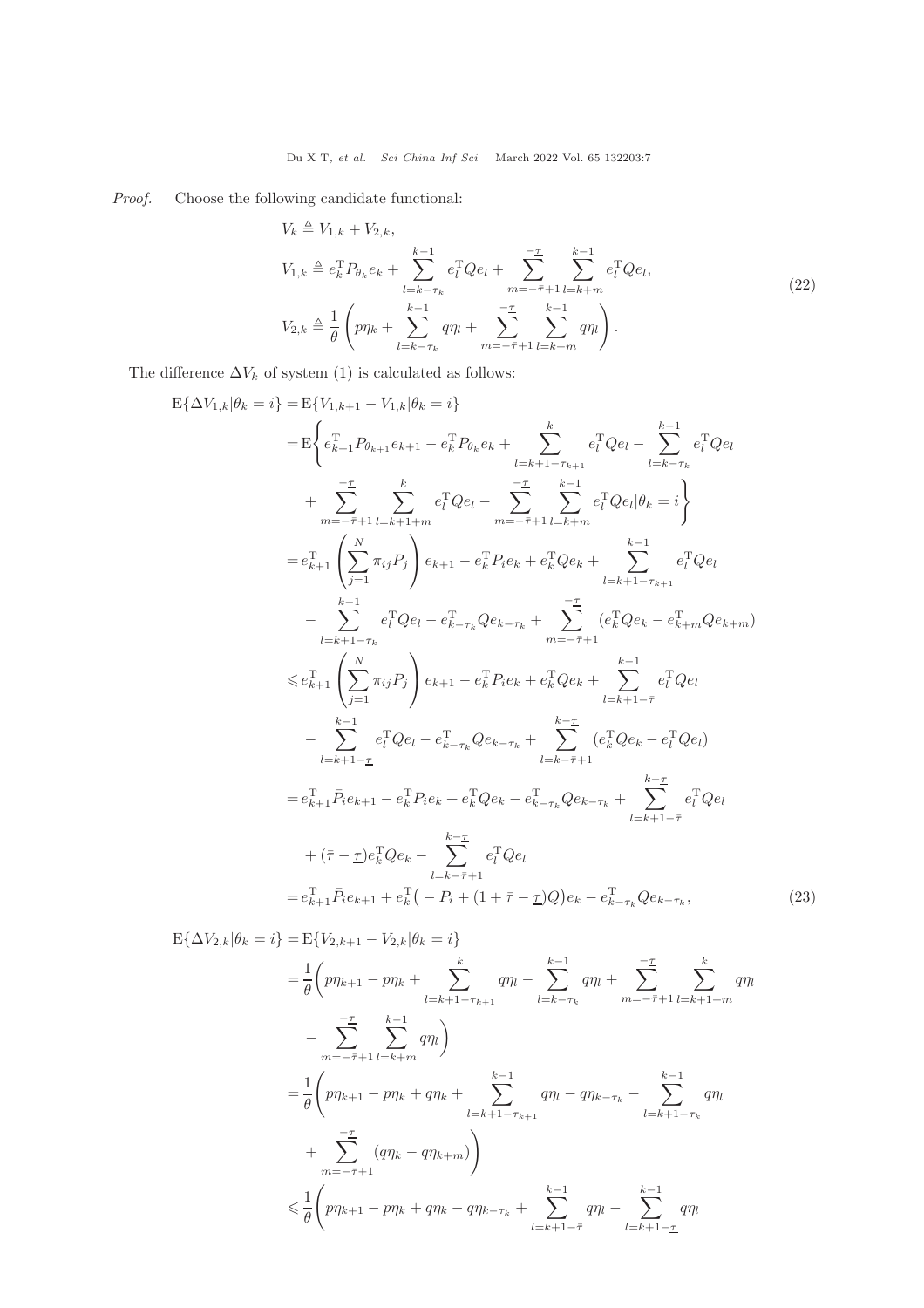+ 
$$
(\bar{\tau} - \underline{\tau}) q \eta_k - \sum_{l=k+1-\bar{\tau}}^{k-\bar{\tau}} q \eta_l
$$
  
\n=  $\frac{1}{\theta} (p \eta_{k+1} - p \eta_k + q \eta_k - q \eta_{k-\tau_k} + (\bar{\tau} - \underline{\tau}) q \eta_k)$   
\n $\leq \frac{1}{\theta} (p (\lambda \eta_k + \sigma - \varepsilon_k^{\mathrm{T}} \varepsilon_k) - p \eta_k + (1 + \bar{\tau} - \underline{\tau}) q \eta_k - q \eta_{k-\tau_k}$   
\n+  $(\lambda \eta_{k-\tau_k} + \sigma - \varepsilon_{k-\tau_k}^{\mathrm{T}} \varepsilon_{k-\tau_k}) )$   
\n=  $q_1 \eta_k + q_2 \eta_{k-\tau_k} - \frac{p}{\theta} \varepsilon_k^{\mathrm{T}} \varepsilon_k - \frac{1}{\theta} \varepsilon_{k-\tau_k}^{\mathrm{T}} \varepsilon_{k-\tau_k} + \frac{p+1}{\theta} \sigma,$  (24)

where

$$
q_1 = \frac{p(\lambda - 1) + (1 + \overline{\tau} - \underline{\tau})q}{\theta}, \quad q_2 = \frac{\lambda - q}{\theta}.
$$

Furthermore, by Assumption [1,](#page-2-2) the inequalities  $\|\omega_k\|_\infty < d_1, \, \|\nu_k\|_\infty < d_2$  imply

<span id="page-7-0"></span>
$$
\begin{cases}\n\kappa_1(d_1^2 n_\omega - \omega_k^{\mathrm{T}} \omega_k) \ge 0, \\
\kappa_2(d_2^2 n_\nu - \nu_k^{\mathrm{T}} \nu_k) \ge 0, \\
\kappa_3(d_2^2 n_\nu - \nu_{k-\tau_k}^{\mathrm{T}} \nu_{k-\tau_k}) \ge 0, \\
\kappa_4(d_2^2 n_\nu - \nu_{k+1}^{\mathrm{T}} \nu_{k+1}) \ge 0,\n\end{cases}
$$
\n(25)

and according to the triggering conditions [\(2\)](#page-2-0) and [\(3\)](#page-2-1), one has

$$
\kappa_5 \left( \frac{1}{\theta} \eta_{k+1} + \sigma - \varepsilon_{k+1}^{\mathrm{T}} \varepsilon_{k+1} \right) = \kappa_5 \left( \frac{1}{\theta} (\lambda \eta_k + \sigma - \varepsilon_k^{\mathrm{T}} \varepsilon_k) + \sigma - \varepsilon_{k+1}^{\mathrm{T}} \varepsilon_{k+1} \right)
$$

$$
= \kappa_5 \left( \frac{\lambda}{\theta} \eta_k - \frac{1}{\theta} \varepsilon_k^{\mathrm{T}} \varepsilon_k - \varepsilon_{k+1}^{\mathrm{T}} \varepsilon_{k+1} + \left( 1 + \frac{1}{\theta} \right) \sigma \right) > 0. \tag{26}
$$

Based on  $(19)$ ,  $(23)$ – $(26)$ , it can be known that

$$
E\{\Delta V_k | \theta_k = i\} \leq (F_i e_k + F_{\tau i} e_{k-\tau_k} + T_i B_i \omega_k - K_{i1} D_i \nu_k - K_{\tau i1} D_i \nu_{k-\tau_k} - H_i D_i \nu_{k+1} + K_{i1} \varepsilon_k + K_{\tau i1} \varepsilon_{k-\tau_k} + H_i \varepsilon_{k+1})^{\mathrm{T}} \bar{P}_i (F_i e_k + F_{\tau i} e_{k-\tau_k} + T_i B_i \omega_k - K_{i1} D_i \nu_k - K_{\tau i1} D_i \nu_{k-\tau_k} - H_i D_i \nu_{k+1} + K_{i1} \varepsilon_k + K_{\tau i1} \varepsilon_{k-\tau_k} + H_i \varepsilon_{k+1}) + e_k^{\mathrm{T}} \left( -P_i + (1 + \bar{\tau} - \underline{\tau}) Q \right) e_k - e_{k-\tau_k}^{\mathrm{T}} Q e_{k-\tau_k} + q_1 \eta_k + q_2 \eta_{k-\tau_k} - \frac{p}{\theta} \varepsilon_k^{\mathrm{T}} \varepsilon_k - \frac{1}{\theta} \varepsilon_{k-\tau_k}^{\mathrm{T}} \varepsilon_{k-\tau_k} + \frac{p+1}{\theta} \sigma + \kappa_1 (d_1^2 n_\omega - \omega_k^{\mathrm{T}} \omega_k) + \kappa_2 (d_2^2 n_\nu - \nu_k^{\mathrm{T}} \nu_k) + \kappa_3 (d_2^2 n_\nu - \nu_{k-\tau_k}^{\mathrm{T}} \nu_{k-\tau_k}) + \kappa_4 (d_2^2 n_\nu - \nu_{k+1}^{\mathrm{T}} \nu_{k+1}) + \kappa_5 \left( \frac{\lambda}{\theta} \eta_k - \frac{1}{\theta} \varepsilon_k^{\mathrm{T}} \varepsilon_k - \varepsilon_{k+1}^{\mathrm{T}} \varepsilon_{k+1} + \left( 1 + \frac{1}{\theta} \right) \sigma \right) = \xi_k^{\mathrm{T}} (\Sigma_i + \Phi_i \bar{P}_i^{-1} \Phi_i^{\mathrm{T}}) \xi_k + \frac{\sigma}{\theta} (p+1 + \kappa_5 (1 + \theta)) + \kappa_1 d_1^2 n_\omega + (\kappa_2 + \kappa_3 + \kappa_4) d_2^2 n_\nu = \xi_k^{\mathrm{T}} (\Sigma_i + \Phi_i \bar{P}_i^{-1} \Phi
$$

where

$$
\xi_k \triangleq \left[ \xi_{1,k} \xi_{2,k} \right]^{\mathrm{T}},
$$
\n
$$
\xi_{1,k} \triangleq \left[ e_k^{\mathrm{T}} \ e_{k-\tau_k}^{\mathrm{T}} \ \omega_k^{\mathrm{T}} \ \nu_k^{\mathrm{T}} \ \nu_{k-\tau_k}^{\mathrm{T}} \ \nu_{k+1}^{\mathrm{T}} \ \varepsilon_k^{\mathrm{T}} \ \varepsilon_{k-\tau_k}^{\mathrm{T}} \ \varepsilon_{k+1}^{\mathrm{T}} \right], \quad \xi_{2,k} \triangleq \left[ \eta_k^{\frac{1}{2}} \ \eta_{k-\tau_k}^{\frac{1}{2}} \right].
$$

By the Schur complement lemma, the inequality [\(20\)](#page-5-0) is true if and only if the following condition holds:

$$
\Sigma_i + \Phi_i \overline{P}_i^{-1} \Phi_i^{\ \mathrm{T}} < 0. \tag{28}
$$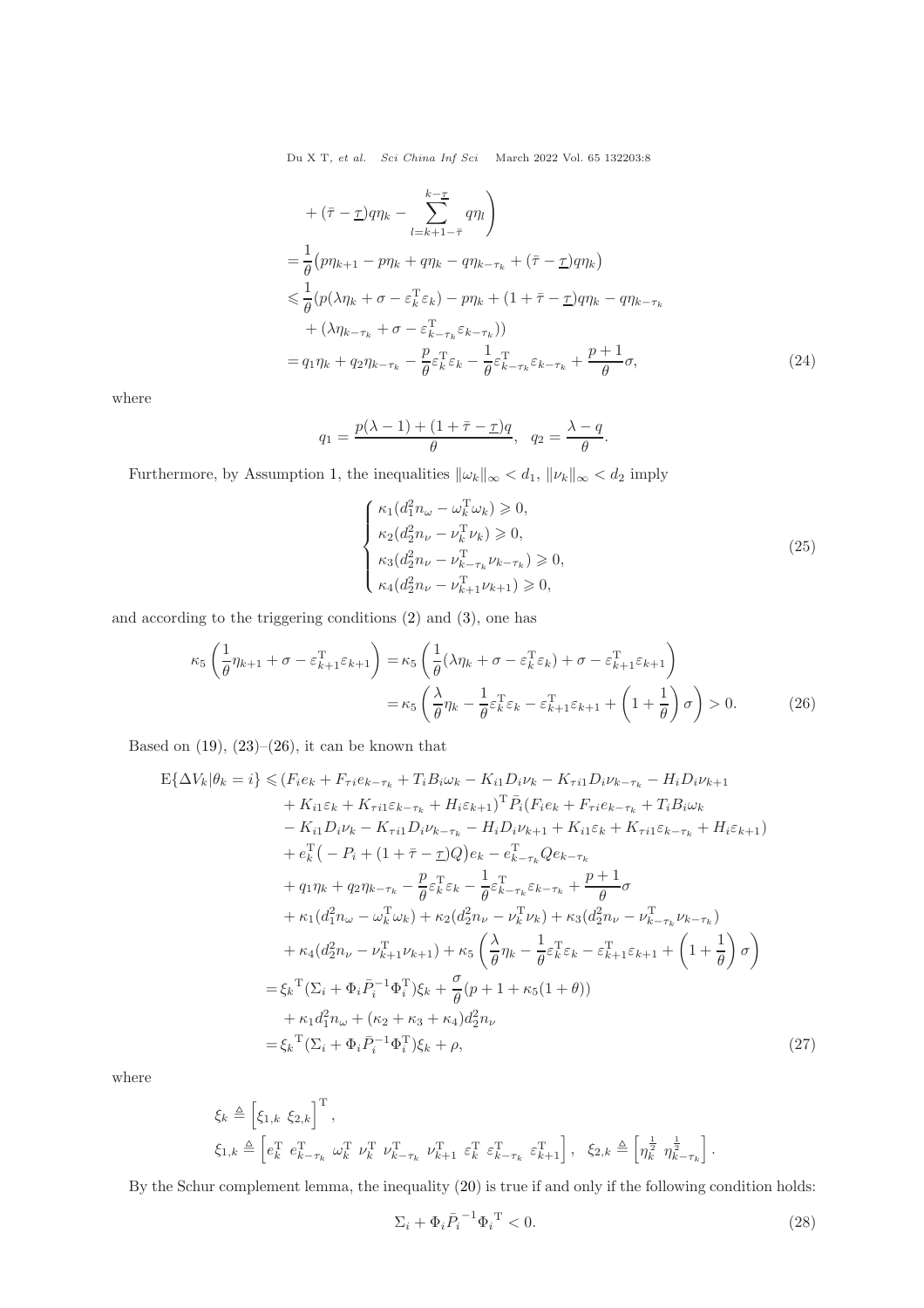We further have

$$
E\{\Delta V_k|\theta_k = i\} \leqslant a \|\phi_k\|^2 + \rho,
$$
\n(29)

where

<span id="page-8-4"></span><span id="page-8-0"></span>
$$
\phi_k \triangleq \left[ e_k^{\mathrm{T}} \ \eta_k^{\frac{1}{2}} \right]^{\mathrm{T}} . \tag{30}
$$

From [\(22\)](#page-6-1), it can be obtained that

$$
V_k \leq (1 + \bar{\tau} + \underline{\tau})\lambda_{\max}(Q) \sum_{l=k-\bar{\tau}}^{k-1} ||e_l||^2 + \lambda_{\max}(P_i) ||e_k||^2 + (1 + \bar{\tau} + \underline{\tau})q \sum_{l=k-\bar{\tau}}^{k-1} \eta_l + \frac{p}{\theta}\eta_k
$$
  
=  $b_1 \sum_{l=k-\bar{\tau}}^{k-1} ||\phi_l||^2 + b_2 ||\phi_k||^2.$  (31)

For a given scalar  $u > 1$ , we have

$$
u^{k+1}V_{k+1} - u^kV_k = u^{k+1}(V_{k+1} - V_k) + (u - 1)u^kV_k
$$
  
\n
$$
\leq u^{k+1}(a||\phi_k||^2 + \rho) + (u - 1)u^k \left(b_1 \sum_{l=k-\bar{\tau}}^{k-1} ||\phi_l||^2 + b_2 ||\phi_k||^2\right)
$$
  
\n
$$
= u^k\left(ua + (u - 1)b_2\right) ||\phi_k||^2 + (u - 1)u^k b_1 \sum_{l=k-\bar{\tau}}^{k-1} ||\phi_l||^2 + u^{k+1}\rho.
$$
 (32)

Let  $s \geq \bar{\tau} + 1$  be a positive integer. Summing up k from 0 to  $s - 1$  on both sides of [\(32\)](#page-8-0), we have

$$
\sum_{k=1}^{s-1} \mathbb{E}\{u^{k+1}V_{k+1} - u^k V_k | \theta_k = i\} = (ua + (u - 1)b_2) \sum_{k=1}^{s-1} u^k \|\phi_k\|^2 + (u - 1)b_1
$$
  

$$
\times \sum_{k=1}^{s-1} \sum_{l=k-\bar{\tau}}^{k-1} u^k \|\phi_l\|^2 + \sum_{k=1}^{s-1} u^{k+1} \rho.
$$
 (33)

By simplifying [\(33\)](#page-8-1), one has

<span id="page-8-1"></span>
$$
u^{s}V_{s} - V_{0} \leq (ua + (u - 1)b_{2}) \sum_{k=1}^{s-1} u^{k} ||\phi_{k}||^{2} + b_{1} \frac{\bar{\tau}u^{\bar{\tau}}}{u - 1} \max_{-\bar{\tau} \leq l \leq 0} ||\phi_{l}||^{2} (u - 1)
$$
  
+ 
$$
(u - 1)b_{1} \bar{\tau}u^{\bar{\tau}} \sum_{l=0}^{s-1} u^{l} ||\phi_{l}||^{2} + \frac{u(1 - u^{s})}{1 - u} \rho
$$
  
= 
$$
b_{1} \bar{\tau}u^{\bar{\tau}} \max_{-\bar{\tau} \leq l \leq 0} ||\phi_{l}||^{2} + b_{3} \sum_{k=0}^{s-1} u^{k} ||\phi_{k}||^{2} + \frac{u(1 - u^{s})}{1 - u} \rho,
$$
 (34)

where  $b_3 \triangleq ua + (u-1)(b_2 + b_1\overline{\tau}u^{\overline{\tau}})$ .

When  $u = 1$ ,  $b_3 = a < 0$ , and  $u = +\infty$ ,  $b_3 = +\infty$ , we can acquire a scalar  $u_0 > 1$  such that  $b_3 = 0$ . Thus, we eventually obtain

<span id="page-8-3"></span>
$$
u_0^s V_s - V_0 \leqslant b_1 \bar{\tau} u_0^{\bar{\tau}} \max_{-\bar{\tau} \leqslant l \leqslant 0} \| \phi_l \|^2 + \frac{u_0 (1 - u_0^s)}{1 - u_0} \rho. \tag{35}
$$

From [\(23\)](#page-6-0), it is obvious that

<span id="page-8-2"></span>
$$
V_0 \leq b_1 \sum_{l=-\bar{\tau}}^{-1} \|\phi_l\|^2 + b_2 \|\phi_0\|^2 \leq b_4 \max_{-\bar{\tau} \leq l \leq 0} \|\phi_l\|^2,
$$
\n(36)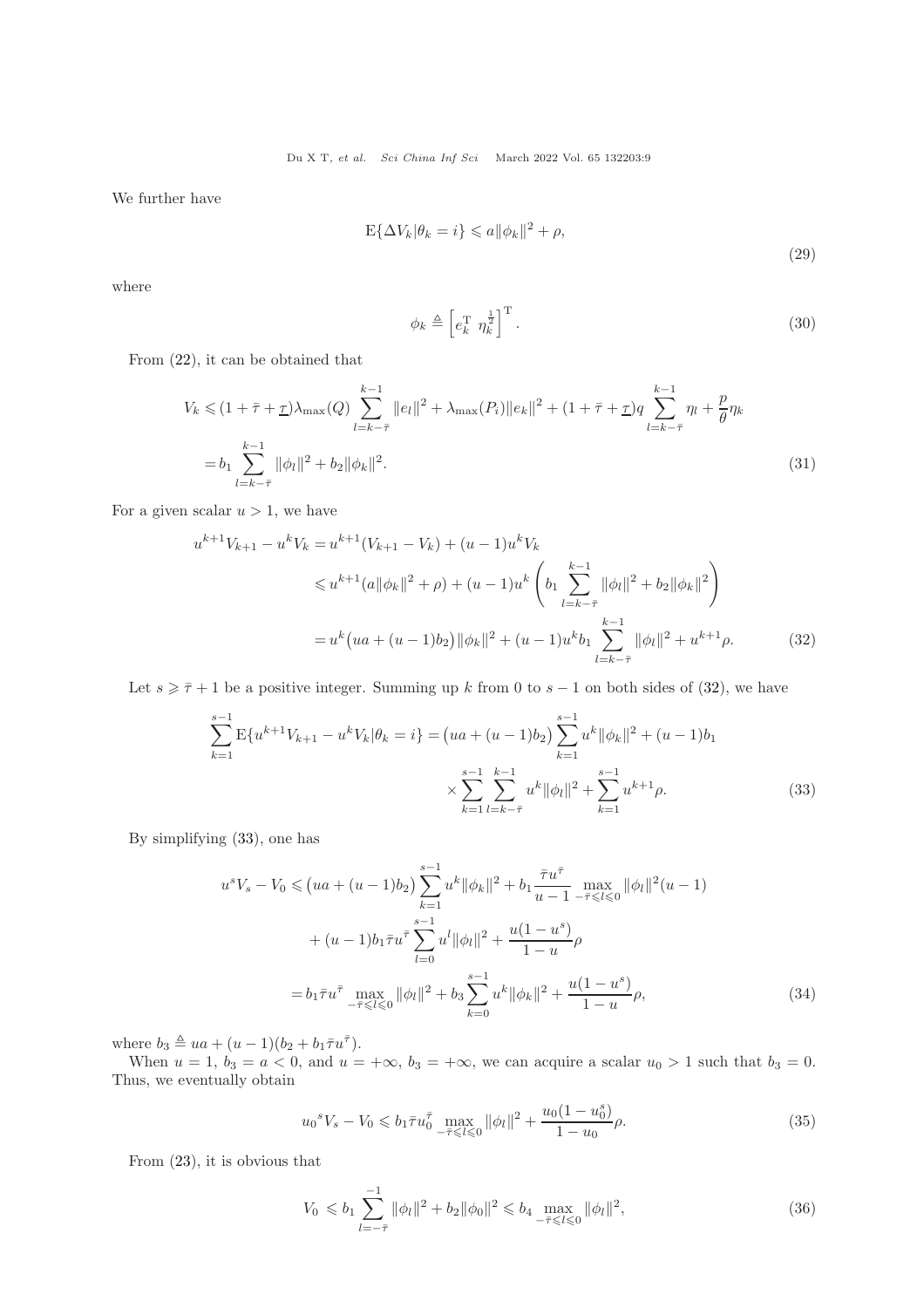where  $b_4 \triangleq \max\{(\bar{\tau}+1)b_1,(\bar{\tau}+1)b_2\}$ . Moreover, according to the definition of  $V_k$ , one has

<span id="page-9-1"></span><span id="page-9-0"></span>
$$
V_s \geqslant b_5 \|\phi_s\|^2,\tag{37}
$$

where  $b_5 \triangleq \min\{\lambda_{\min}(P_i), \frac{p}{\theta}\}\$ . Substituting [\(36\)](#page-8-2) and [\(37\)](#page-9-0) into [\(35\)](#page-8-3), we have

$$
\|\phi_s\|^2 \leqslant \frac{b_1 \bar{\tau} u_0^{\bar{\tau}} + b_4}{b_5 u_0^s} \max_{-\bar{\tau} \leqslant l \leqslant 0} \|\phi_l\|^2 + \frac{u_0 (1 - u_0^s)}{b_5 u_0^s (1 - u_0)} \rho. \tag{38}
$$

Finally, we have

$$
\mathbf{E}\{\|e(k)\|^2\} \le \|\phi_k\|^2 \le \alpha\beta^k + l_k \quad \text{and} \quad \lim_{k \to +\infty} l_k = \bar{l}.\tag{39}
$$

By Definition [1,](#page-4-3) it is obvious that the error [\(19\)](#page-5-1) is exponentially ultimately bounded when letting  $\alpha = \frac{b_1 \bar{\tau} u_0^{\bar{\tau}} + b_4}{b_5}, \, \beta = \frac{1}{u_0}, \, l_k = \frac{u_0 (1 - u_0^s)}{b_5 u_0^s (1 - u_0^s)}$  $\frac{u_0(1-u_0)}{b_5u_0^s(1-u_0)}\rho$ . Besides, the ultimate bound is

$$
\bar{l} = \lim_{k \to +\infty} l_k = \frac{u_0}{b_5(u_0 - 1)} \rho.
$$
\n(40)

So far,  $e_k$  has been proved exponentially ultimately bounded already.

For [\(15\)](#page-4-2), it is easy to see that  $\tilde{f}_k$  is relevant with  $e_k$ ,  $e_{k-\tau_k}$ ,  $\omega_k$ ,  $\nu_{k+1}$  and  $\varepsilon_{k+1}$ . Furthermore, note that  $\omega_k$  and  $v_{k+1}$  are bounded, which implies that if the dynamics of  $e_k$ ,  $e_{k-\tau_k}$  and  $\varepsilon_{k+1}$  are exponentially ultimately bounded, then the dynamics of  $f_k$  will be also exponentially ultimately bounded.

Furthermore, from [\(31\)](#page-8-4) and [\(39\)](#page-9-1) it is easy to see that  $V_k$  and  $e_k$  are exponentially ultimately bounded. Considering the dynamical function [\(2\)](#page-2-0) we have introduced yet, one has

$$
\frac{1}{\theta}\eta_k + \sigma - \varepsilon_k^{\mathrm{T}}\varepsilon_k \ge 0,\tag{41}
$$

i.e.,

<span id="page-9-2"></span>
$$
\varepsilon_k^{\mathrm{T}} \varepsilon_k \leqslant \frac{1}{\theta} \eta_k + \sigma. \tag{42}
$$

According to [\(22\)](#page-6-1), it is obvious that  $\frac{1}{\theta} \eta_k$  is exponentially ultimately bounded, for [\(42\)](#page-9-2) we know that  $\varepsilon_k$  is exponentially ultimately bounded. Thus, we have proved that the estimation error of fault  $f_k$  is exponentially ultimately bounded.

Based on the performance analysis in Theorem [1,](#page-5-2) the design method of the observer will be given in the following theorem.

<span id="page-9-4"></span>**Theorem 2.** Consider the system [\(1\)](#page-1-0) with the given parameters  $\lambda$ ,  $\theta$  of the dynamical event-triggered mechanism [\(2\)](#page-2-0) and [\(3\)](#page-2-1). The error dynamics [\(15\)](#page-4-2) is exponentially ultimately bounded if there exist positive scalars p, q, positive definite matrices  $P_i$   $(i = 1, 2, ..., N)$ , Q, matrices  $X_i, X_{\tau i}$   $(i = 1, 2, ..., N)$ and positive scalars  $\kappa_j$   $(j = 1, 2, \ldots, 5)$  satisfying

<span id="page-9-3"></span>
$$
\Xi_i \triangleq \begin{bmatrix} \Sigma_i & \Omega_i \\ * & -\bar{P}_i \end{bmatrix} < 0, \quad i = 1, 2, \dots, N,\tag{43}
$$

where

$$
\Omega_i \triangleq \left[\Omega_{i1} \ \Omega_{i2}\right]^{\mathrm{T}}, \ \ \bar{P}_i \triangleq \sum_{j=1}^N \pi_{ij} P_j,
$$
\n
$$
\Omega_{i1} \triangleq \left[ (\bar{P}_i F_i)^{\mathrm{T}} \ (\bar{P}_i F_{\tau i})^{\mathrm{T}} \ (\bar{P}_i T_i B_i)^{\mathrm{T}} - (X_i D_i)^{\mathrm{T}} \ - (\bar{P}_i H_i D_i)^{\mathrm{T}} \right],
$$
\n
$$
\Omega_{i2} \triangleq \left[ X_i^{\mathrm{T}} \ X_{\tau i}^{\mathrm{T}} \ (\bar{P}_i H_i)^{\mathrm{T}} \ 0 \ 0 \right],
$$

and  $\Sigma_i$  is given in Theorem [1.](#page-5-2) In this case, the required observer parameters are given by

$$
K_{i1} = P_i^{-1} X_i, \quad K_{\tau i1} = P_i^{-1} X_{\tau i}, \quad i = 1, 2, \dots, N. \tag{44}
$$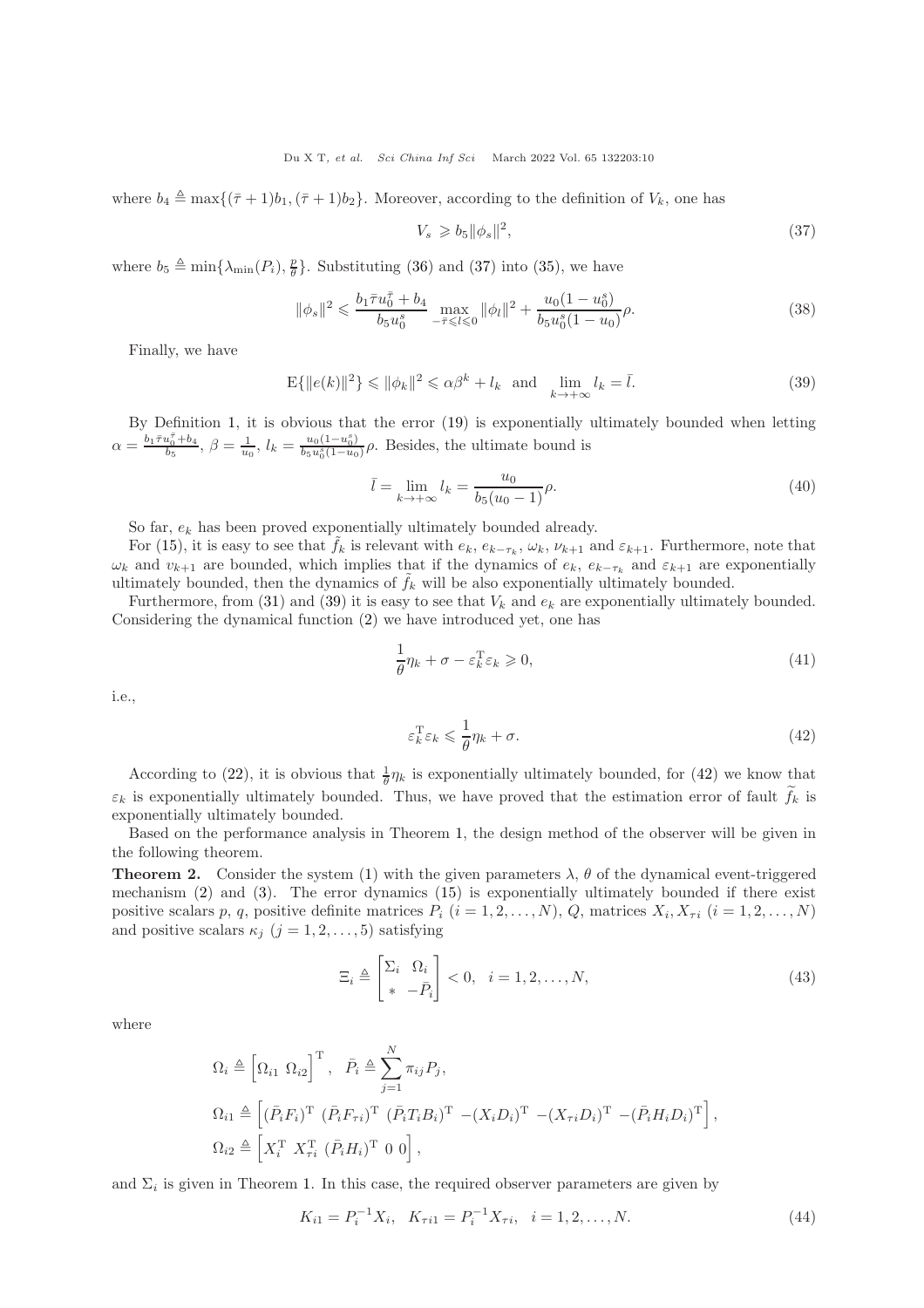*Proof.* By adopting the Schur complement lemma and letting  $P_i K_{i1} \triangleq X_i$ ,  $P_i K_{\tau i1} \triangleq X_{\tau i}$ , we can see that Eq. [\(20\)](#page-5-0) holds if and only if Eq. [\(43\)](#page-9-3) is fulfilled.

Corollary 1. For given parameters  $\lambda$ ,  $\theta$  of the dynamical event-triggered mechanism [\(2\)](#page-2-0) and [\(3\)](#page-2-1), the error dynamics [\(15\)](#page-4-2) is exponentially ultimately bounded if there exist positive scalars  $p$ ,  $q$ , positive definite matrices  $P_i$   $(i = 1, 2, ..., N), Q$ , matrices  $X_i, X_{\tau i}$   $(i = 1, 2, ..., N)$  and positive scalars  $\kappa_j$   $(j = 1, 2, ..., 5)$ such that Eq. [\(43\)](#page-9-3) holds. Moreover, the minimum of the asymptotic upper bound of  $E\{\|e_k\|^2\}$  can be obtained by solving the following optimization problem:

$$
\min\left\{\frac{\sigma}{\theta}\left(p+1+\kappa_5(1+\theta)\right)+\kappa_1d_1^2n_\omega+(\kappa_2+\kappa_3+\kappa_4)d_2^2n_\nu\right\}\tag{45}
$$

subject to [\(43\)](#page-9-3).

Proof. According to Theorem 2, the results of this corollary are obvious, and thus the corresponding proof is omitted.

Until now, a desired observer is designed in Theorem [2](#page-9-4) such that system [\(5\)](#page-3-0) achieves exponentially ultimate bound under the dynamic event-triggered mechanism [\(2\)](#page-2-0) and [\(3\)](#page-2-1).

#### 4 Simulation results

In this section, a numerical example is given to demonstrate the correctness and effectiveness of our developed estimator design approach.

Example 1. Consider a class of discrete-time-delay Markovian jump systems described by [\(1\)](#page-1-0) with the following parameters:

$$
A_1 = \begin{bmatrix} 0.1 & 0.2 \\ 0.5 & -0.1 \end{bmatrix}, \quad A_{\tau 1} = \begin{bmatrix} 0.01 & 0 \\ 0 & 0.02 \end{bmatrix}, \quad B_1 = \begin{bmatrix} 0.2 & -0.3 \end{bmatrix}, \quad C_1 = \begin{bmatrix} 0.1 & 0.3 \end{bmatrix},
$$
  
\n
$$
A_2 = \begin{bmatrix} 0.73 & 0 \\ 0 & -0.2 \end{bmatrix}, \quad A_{\tau 2} = \begin{bmatrix} 0.01 & 0 \\ 0 & 0.02 \end{bmatrix}, \quad B_2 = \begin{bmatrix} 0.2 & -0.4 \end{bmatrix}, \quad C_2 = \begin{bmatrix} 0.1 & 0.2 \end{bmatrix},
$$
  
\n
$$
E_1 = \begin{bmatrix} 2 & 2 \end{bmatrix}, \quad E_2 = \begin{bmatrix} 1 & 1.5 \end{bmatrix}, \quad D_1 = 0.1, \quad D_2 = 0.2.
$$

Suppose that the discrete time homogeneous Markov chain takes values in a finite state space  $S = \{1, 2\}$ with a transition probability matrix

$$
\Pi = \begin{bmatrix} 0.9 & 0.1 \\ 0.3 & 0.7 \end{bmatrix}.
$$

The time-varying delay is taken as  $\tau_k = 2 + \sin(k\pi)$ , from which we have  $\bar{\tau} = 3$  and  $\underline{\tau} = 1$ . The noises are given as  $\omega_k = 0.1 \sin(0.5k)$  and  $\nu_k = 0.1 \sin(0.5k)$ , respectively. For the dynamic triggering conditions [\(2\)](#page-2-0) and [\(3\)](#page-2-1), the initial value of the internal dynamic variable is set as  $\eta_0 = 0$ , the threshold is chosen as  $\sigma = 0.1$ , and other parameters are taken as  $\lambda = 0.1$ ,  $\theta = 20$ .

In the simulation, we consider the following piecewise fault:

$$
f_k = \begin{cases} 2.5\sin(k), & 10 \leq k < 20, \\ f_{k-1} + 0.8\sin(1.5k), & 20 \leq k < 30, \\ f_{k-1} - 1, & 30 \leq k < 40, \\ f_{k-1} + 1.5\cos(k), & k \geqslant 40, \\ 0, & \text{otherwise.} \end{cases}
$$

By utilizing the MATLAB LMI Toolbox, a set of feasible solutions of the inequalities [\(20\)](#page-5-0) and [\(43\)](#page-9-3) are acquired as follows:

$$
K_1 = \begin{bmatrix} -0.1875 & 0.0625 \end{bmatrix}, \quad K_2 = \begin{bmatrix} 1.7438 & -0.8719 \end{bmatrix},
$$
  

$$
K_{\tau 1} = \begin{bmatrix} -0.0188 & 0.0063 \end{bmatrix}, \quad K_{\tau 2} = \begin{bmatrix} -0.0187 & 0.0062 \end{bmatrix}.
$$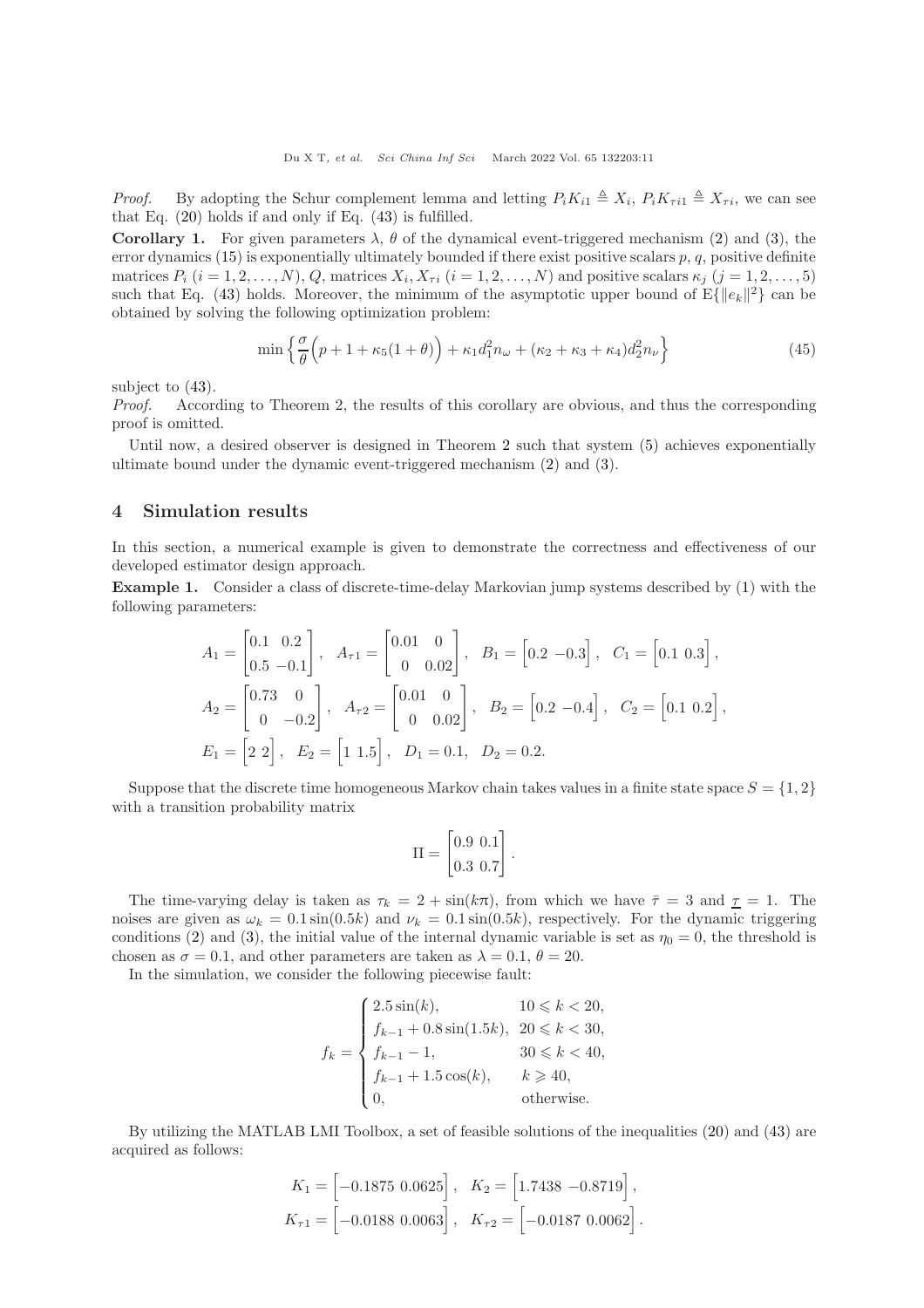<span id="page-11-0"></span>

**Figure 1** (Color online) The trajectories of (a)  $x_{1k}$ ,  $\hat{x}_{1k}$  and (b)  $x_{2k}$ ,  $\hat{x}_{2k}$ .

<span id="page-11-1"></span>



Figure 2 (Color online) The trajectories of the state estimation error  $e_{1k}$  and  $e_{2k}$ .

**Figure 3** (Color online) The trajectories of  $f_k$  and  $\hat{f}_k$ .

Set the simulation runs length to 60. Based on the derived observer gain matrices, simulation results are shown in Figures [1–](#page-11-0)[5.](#page-12-10) Figures [1\(](#page-11-0)a) and (b) concern the state trajectories and their estimates, respectively. Figure [2](#page-11-1) plots the estimation error trajectories of the state. Figure [3](#page-11-1) shows the fault trajectory and its estimate. Figure [4](#page-12-10) displays the trajectory of the fault estimation error. All simulation results confirm that the estimation performance is well achieved.

In order to show the superiority of the dynamic event-triggered mechanism, the triggering instants and the inter-event intervals under dynamic event-triggered mechanism are shown in Figure [5.](#page-12-10) From Figure [5,](#page-12-10) it can be seen that, by introducing the dynamic event-triggered mechanism, the information transmission is reduced and network resources are saved effectively.

#### 5 Conclusion

In this paper, the UIO-based fault estimation problem has been addressed for a class of discrete MJSs with time-varying delays subject to the dynamic event-triggered schemes. A discrete-time version dynamic event-triggering mechanism has been proposed to save energy. The fault estimator has been constructed based on the UIO method. By adopting an appropriate Lyapunov-Krasovskii functional, sufficient conditions have been established for the desired estimator to guarantee exponentially ultimate bound on the estimation error. The estimator gains have been calculated by solving a set of matrix inequalities. Finally, numerical examples have been provided to illustrate the correctness and effectiveness of the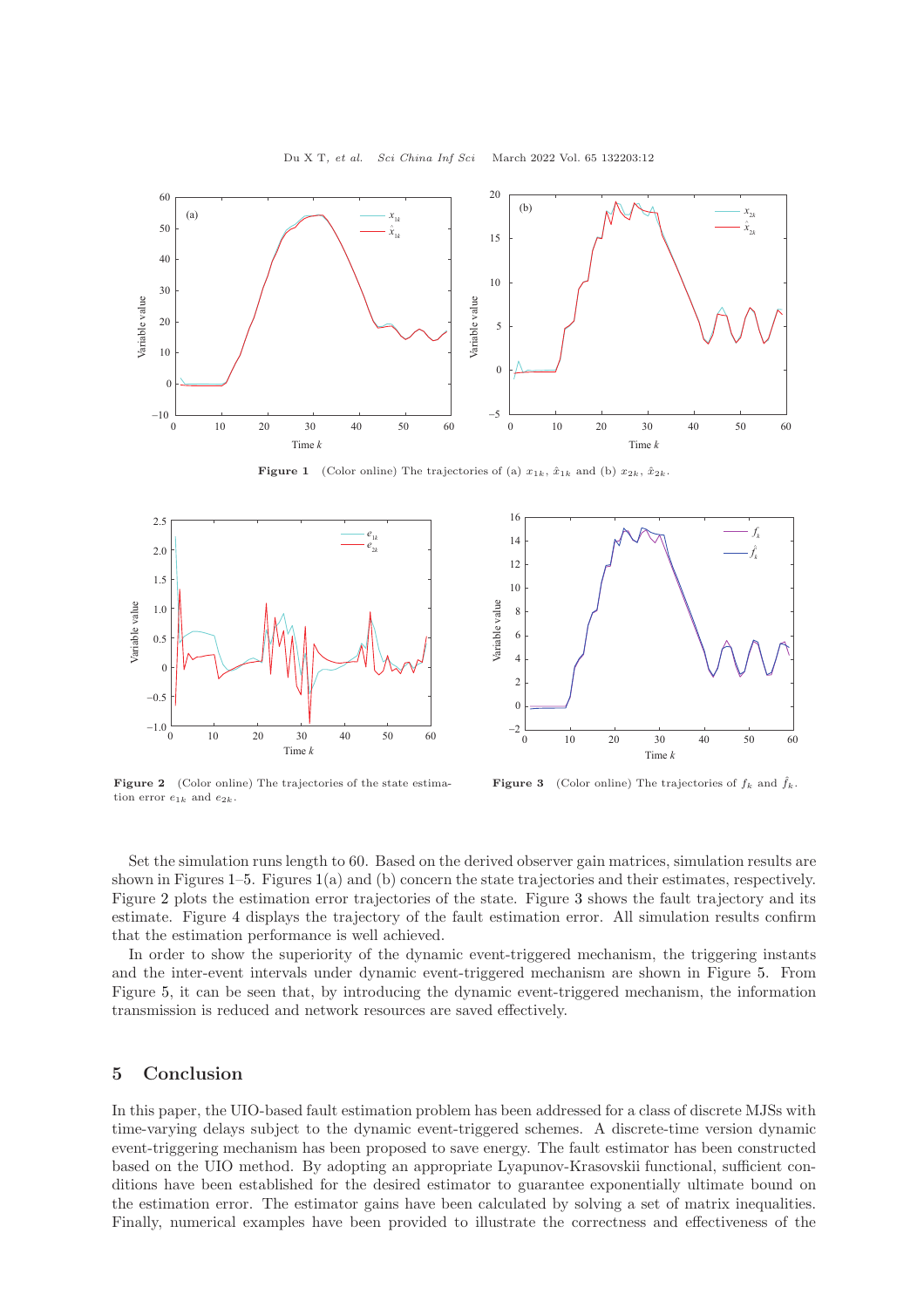<span id="page-12-10"></span>



Figure 4 (Color online) The trajectory of the fault estimation error  $\tilde{f}_k$ .

Figure 5 (Color online) The triggering instants and the interevent intervals under the dynamic event-triggered mechanism.

proposed estimation method.

The event-based fault diagnosis problem is still a hot yet challenging research area. Further research topics include the extension of the main results to the fault diagnosis problem for time-varying systems subject to the dynamic event-triggered mechanism, which has important theoretical significance and broad application prospect.

Acknowledgements This work was supported in part by National Natural Science Foundation of China (Grants Nos. 61873149, 61703245, 61733009) and Research Fund for the Taishan Scholar Project of Shandong Province of China.

#### <span id="page-12-0"></span>References

- 1 Buciakowski M, Witczak M, Puig V, et al. A bounded-error approach to simultaneous state and actuator fault estimation for a class of nonlinear systems. [J Process Control,](https://doi.org/10.1016/j.jprocont.2017.01.002) 2017, 52: 14–25
- 2 Song Y, Hu J, Chen D Y, et al. Recursive approach to networked fault estimation with packet dropouts and randomly occurring uncertainties. [Neurocomputing,](https://doi.org/10.1016/j.neucom.2016.06.016) 2016, 214: 340–349
- 3 Li Z N, Wang Z D, Ding D R, et al.  $\mathcal{H}_{\infty}$  fault estimation with randomly occurring uncertainties, quantization effects and successive packet dropouts: the finite-horizon case. [Int J Robust Nonlin Control,](https://doi.org/10.1002/rnc.3221) 2015, 25: 2671–2686
- 4 Witczak P, Patan K, Witczak M, et al. A neural network approach to simultaneous state and actuator fault estimation under unknown input decoupling. [Neurocomputing,](https://doi.org/10.1016/j.neucom.2016.10.076) 2017, 250: 65–75
- 5 Dong H L, Wang Z D, Ding S X, et al. On  $\mathcal{H}_{\infty}$  estimation of randomly occurring faults for a class of nonlinear time-varying systems with fading channels. [IEEE Trans Automat Contr,](https://doi.org/10.1109/TAC.2015.2437526) 2016, 61: 479–484
- 6 Liu M, Shi P. Sensor fault estimation and tolerant control for Itˆo stochastic systems with a descriptor sliding mode approach. [Automatica,](https://doi.org/10.1016/j.automatica.2013.01.030) 2013, 49: 1242–1250
- 7 Nobrega E G, Abdalla M O, Grigoriadis K M. Robust fault estimation of uncertain systems using an LMI-based approach. [Int J Robust Nonlin Control,](https://doi.org/10.1002/rnc.1313) 2008, 18: 1657–1680
- <span id="page-12-1"></span>8 Zhong M Y, Ding S [X, Han Q-L, et al. Parity space-based fault estimation for linear discrete time-varying systems.](https://doi.org/10.1109/TAC.2010.2047672) IEEE Trans Automat Contr, 2010, 55: 1726–1731
- <span id="page-12-2"></span>9 Wang H, Huang Z J, Daley S. On the use of adaptive updating rules for actuator and sensor fault diagnosis. [Automatica,](https://doi.org/10.1016/S0005-1098(96)00155-0) 1997, 33: 217–225
- <span id="page-12-3"></span>10 Alwi H, Edwards C. Robust fault reconstruction for linear [parameter varying systems using sliding mode observers.](https://doi.org/10.1002/rnc.3009) Int J Robust Nonlin Control, 2014, 24: 1947–1968
- 11 Liu M, Zhang [L X, Shi P, et al. Fault estimation sliding-mode observer with digital communication constraints.](https://doi.org/10.1109/TAC.2018.2794826) IEEE Trans Automat Contr, 2018, 63: 3434–3441
- <span id="page-12-4"></span>12 Yin S, Gao H J, Qiu J B, et al. Descriptor reduced-order sliding mode observers design for switched systems with sensor and actuator faults. [Automatica,](https://doi.org/10.1016/j.automatica.2016.10.025) 2017, 76: 282–292
- <span id="page-12-5"></span>13 Gao Z W, Breikin T, Wang H. High-gain estimator and fault-tolerant design with application to a gas turbine dynamic system. [IEEE Trans Contr Syst Technol,](https://doi.org/10.1109/TCST.2006.890282) 2007, 15: 740–753
- <span id="page-12-6"></span>14 Gao Z W, Ding S X, Ma Y. Robust fault estimation approach and its application in vehicle lateral dynamic systems. Optim Control Appl Meth, 2007, 28: 143–156
- <span id="page-12-7"></span>15 Gao Z W, Liu X X, Chen M Z Q. Unknown input observer-based robust fault estimation for systems corrupted by partially decoupled disturbances. [IEEE Trans Ind Electron,](https://doi.org/10.1109/TIE.2015.2497201) 2016, 63: 2537–2547
- <span id="page-12-8"></span>16 Chen H S, Du D S, Zhu D W, et al. UIO-based fault estimation and accommodation for nonlinear switched systems. Int J Control Autom Syst, 2019, 17: 435–444
- <span id="page-12-9"></span>17 Meskin N, Khorasani K. Fault detection and isolation of discrete-time Markovian jump linear systems with application to a network of multi-agent systems having imperfect communication channels. [Automatica,](https://doi.org/10.1016/j.automatica.2009.04.020) 2009, 45: 2032–2040
- 18 He S P, Liu F. Fuzzy model-based fault detection for Markov jump systems. [Int J Robust Nonlin Control,](https://doi.org/10.1002/rnc.1380) 2009, 19: 1248–1266 19 Ding Q, Zhong M Y. On designing  $\mathcal{H}_{\infty}$  fault detection filter for Markovian jump linear systemswith polytopic uncertainties. Int J Innov Comput Inf Control, 2010, 6: 995–1004
- 20 Wu L G, Luo W S, [Zeng Y, et al. Fault detection for underactuated manipulators modeled by Markovian jump systems.](https://doi.org/10.1109/TIE.2016.2541087) IEEE Trans Ind Electron, 2016, 63: 4387–4399